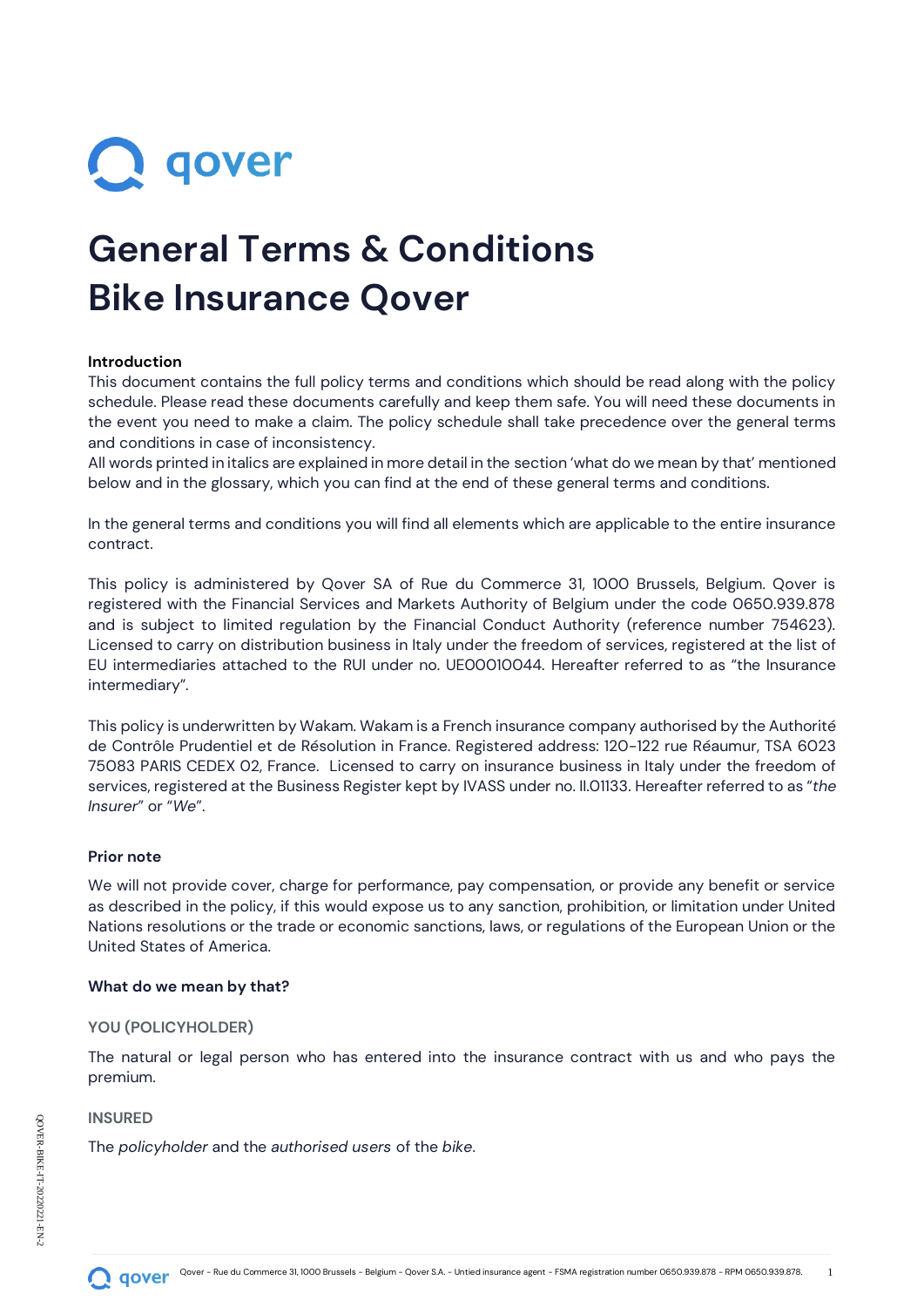#### **MANUFACTURER**

The company that manufactured the insured bike.

#### THE RESELLER

The company that sells the insured bike.

#### **THIRD PARTIES**

Any person, other than *you* (*the insured* or *policyholder*), *we*, the *insurance intermediary*, the third-party administrator, the *repairer, the manufacturer*, or the reseller.

#### **AUTHORISED USER**

The person who uses the insured bike and who is either the policyholder or the natural person who uses the insured bike with the consent of the policyholder.

#### **BIKE**

A two- or three-wheeled vehicle that can only be set in motion with muscle strength (with or without a mechanical auxiliary engine) and thus remains in motion, provided the speed is limited to 25 km/h.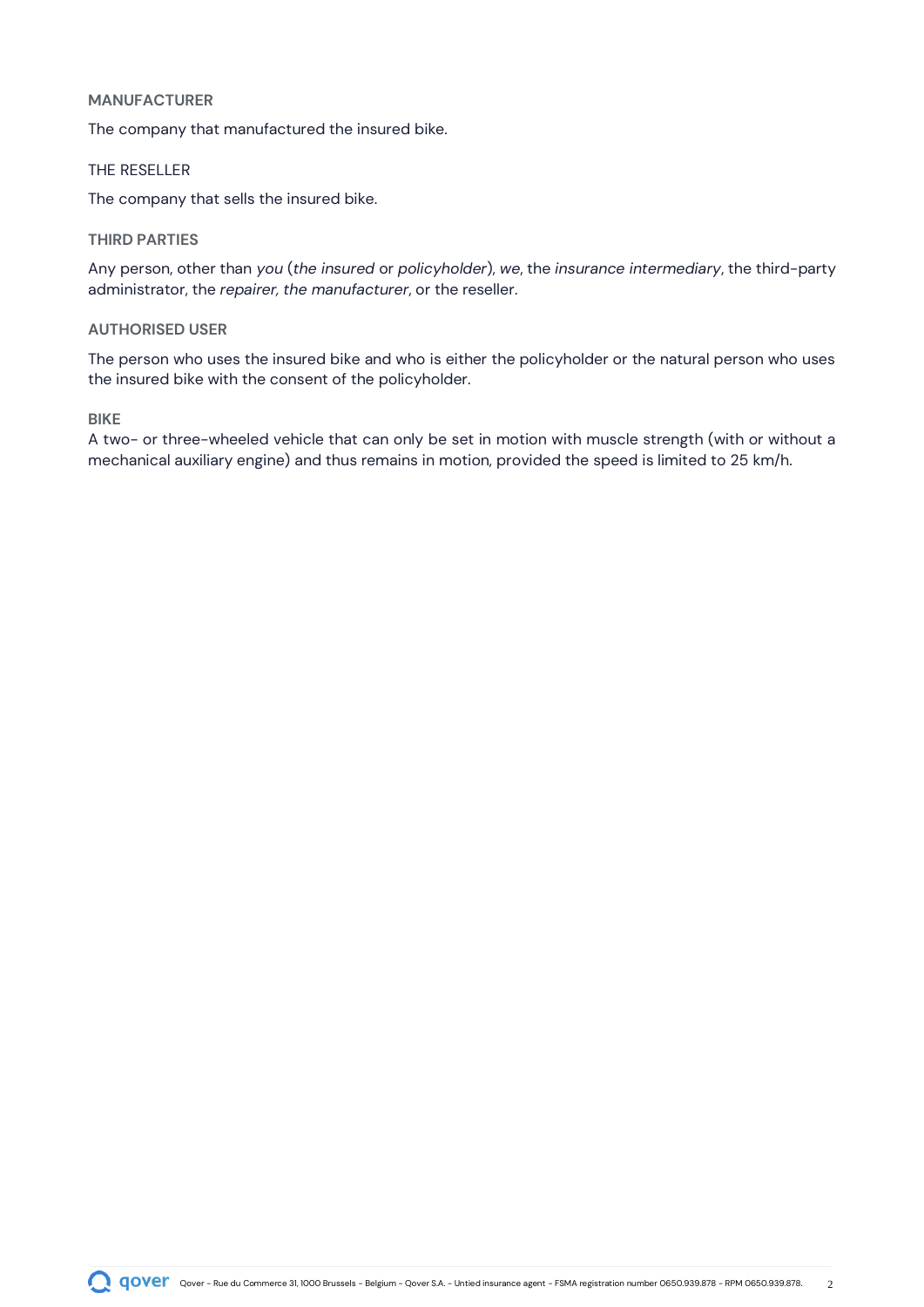| А.        |                                                                                              |  |  |  |
|-----------|----------------------------------------------------------------------------------------------|--|--|--|
| 1.        |                                                                                              |  |  |  |
| 2.        |                                                                                              |  |  |  |
| 3.        |                                                                                              |  |  |  |
| 4.        |                                                                                              |  |  |  |
| 5.        |                                                                                              |  |  |  |
| 6.        |                                                                                              |  |  |  |
| 7.        |                                                                                              |  |  |  |
| 8.        |                                                                                              |  |  |  |
| 9.        |                                                                                              |  |  |  |
| 10.       |                                                                                              |  |  |  |
| 11.       |                                                                                              |  |  |  |
| 12.       |                                                                                              |  |  |  |
| 13.       | WHAT HAPPENS TO THE INSURANCE CONTRACT IF YOU (THE POLICYHOLDER OR INSURED PERSON AS A       |  |  |  |
|           |                                                                                              |  |  |  |
| 14.       | WHAT HAPPENS TO MY INSURANCE IF I SELL THE INSURED BIKE THAT IS LINKED TO THE INSURANCE      |  |  |  |
|           |                                                                                              |  |  |  |
| 15.       |                                                                                              |  |  |  |
| 16.       |                                                                                              |  |  |  |
| 17.       |                                                                                              |  |  |  |
| 18.       |                                                                                              |  |  |  |
| 19.       |                                                                                              |  |  |  |
| 20.       |                                                                                              |  |  |  |
| 21.       |                                                                                              |  |  |  |
| 22.       |                                                                                              |  |  |  |
| 23.       |                                                                                              |  |  |  |
| 24.       |                                                                                              |  |  |  |
| 25.       |                                                                                              |  |  |  |
| 26.       |                                                                                              |  |  |  |
| 27.       | HOW IS COMPENSATION PAID IN THE EVENT OF BANKRUPTCY OF THE RESELLER OR THE MANUFACTURER? 13  |  |  |  |
| 28.       |                                                                                              |  |  |  |
| 29.       |                                                                                              |  |  |  |
| <b>B.</b> |                                                                                              |  |  |  |
| 1.        | WHAT OBLIGATIONS DO YOU HAVE TO COMMUNICATE THE CORRECT DATA AND CIRCUMSTANCES? 14           |  |  |  |
| 2.        |                                                                                              |  |  |  |
| 3.        |                                                                                              |  |  |  |
| 4.        |                                                                                              |  |  |  |
| 5.        |                                                                                              |  |  |  |
| 6.        | WHICH COURTS AND TRIBUNALS ARE COMPETENT IN CASE OF A DISPUTE OF THIS INSURANCE CONTRACT? 16 |  |  |  |
|           |                                                                                              |  |  |  |
|           |                                                                                              |  |  |  |
|           |                                                                                              |  |  |  |
|           |                                                                                              |  |  |  |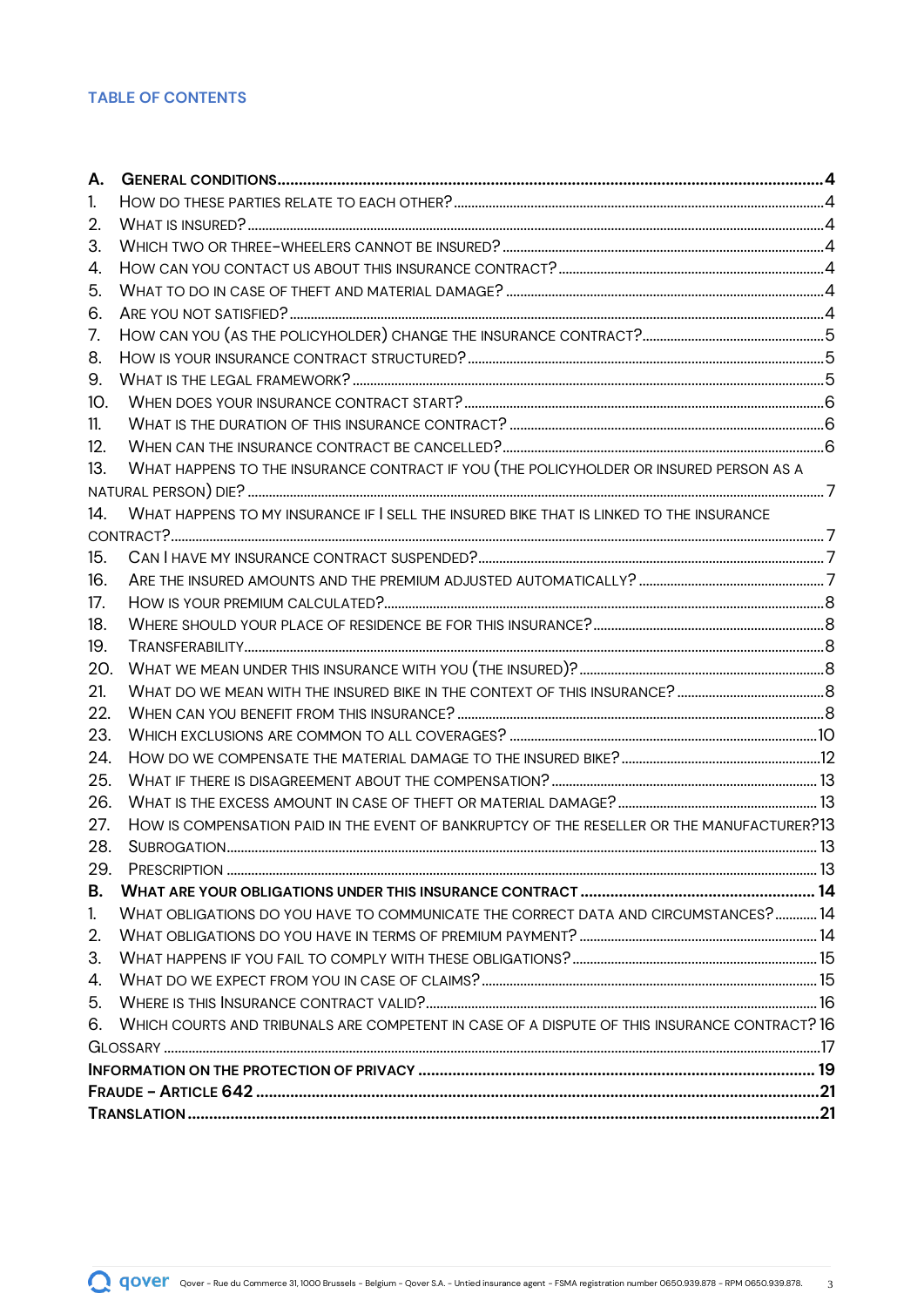# <span id="page-3-0"></span>**A. General conditions**

# <span id="page-3-1"></span>**1. How do these parties relate to each other?**

The *insurance intermediary* is responsible for the sale of the *insurance contract*.

The *insurance intermediary* takes care of the contract administration on behalf of the *insurer*, as well as the settlement of claims. The *insurance intermediary* may outsource the settlement of claims in whole or in part to a third-party administrator.

The *insurer* guarantees the insured benefit.

# <span id="page-3-2"></span>**2. What is insured?**

The *insured bike* is the *bike* specified by the *policyholder* in the *policy schedule*.

The *policyholder* is insured for theft, or theft and material damage, or theft, material damage and emergency expenses during the coverage period.

The type of cover taken out is specified in the *policy schedule.*

# <span id="page-3-3"></span>**3. Which two or three-wheelers cannot be insured?**

- Speed pedelecs (*bikes* with an autonomous motor and a speed > 25 km/h);
- Pocket bikes;
- Steps (electric or not);
- Any vehicle equipped with an internal combustion engine.

# <span id="page-3-4"></span>**4. How can you contact us about this** *insurance contract***?**

You can reach us by phone between 9:00 a.m. and 5:00 p.m. from Monday to Friday on +39 800 693 271 or you can email us at *[contact@qover.com](mailto:contact@qoverme.com)*.

Any correspondence can be sent to QOVER SA, rue du Commerce 31, 1000 Brussels, Belgium.

# <span id="page-3-5"></span>**5. What to do in case of theft and material damage?**

In the event of damage, the *Insurance Intermediary* is the point of contact. Available by telephone on +39 800 693 271 from Monday to Friday from 9:00 a.m. to 5:00 p.m.

You can also use the claim form available at *[claims.qover.com](https://www.qover.com/claims)* or email it through to *[claims@qover.com](mailto:claims@qoverme.com)*.

To open a new claim file, you must provide all the required information, in writing, when submitting the statement, by properly completing the aforementioned claim form.

Further on in these *general terms and conditions* it will be explained which specific steps you need to take in case of claim.

# <span id="page-3-6"></span>**6. Are you not satisfied?**

**Do you wish to make a complaint?**

**Complaints must be addressed to:**

**Complaints service (Level 1)** of QOVER SA/NV, rue du commerce 31 - 1000 Brussels (Belgium), or by email *[to](mailto:mediation@qover.com) complaints@qover.com* or by telephone on **+39 800 693 271**. You will receive a written confirmation of this within 3 (three) working days after receipt of your complaint. You will receive a definitive answer to your complaint, in writing, within 45 days after receipt of your complaint.

### **If you are not satisfied you can address your complaint to :**

**Mediation service (Level 2)** of QOVER SA/NV, rue du commerce 31 - 1000 Brussels (Belgium), or by email *[to](mailto:mediation@qover.com) mediation@qover.com*.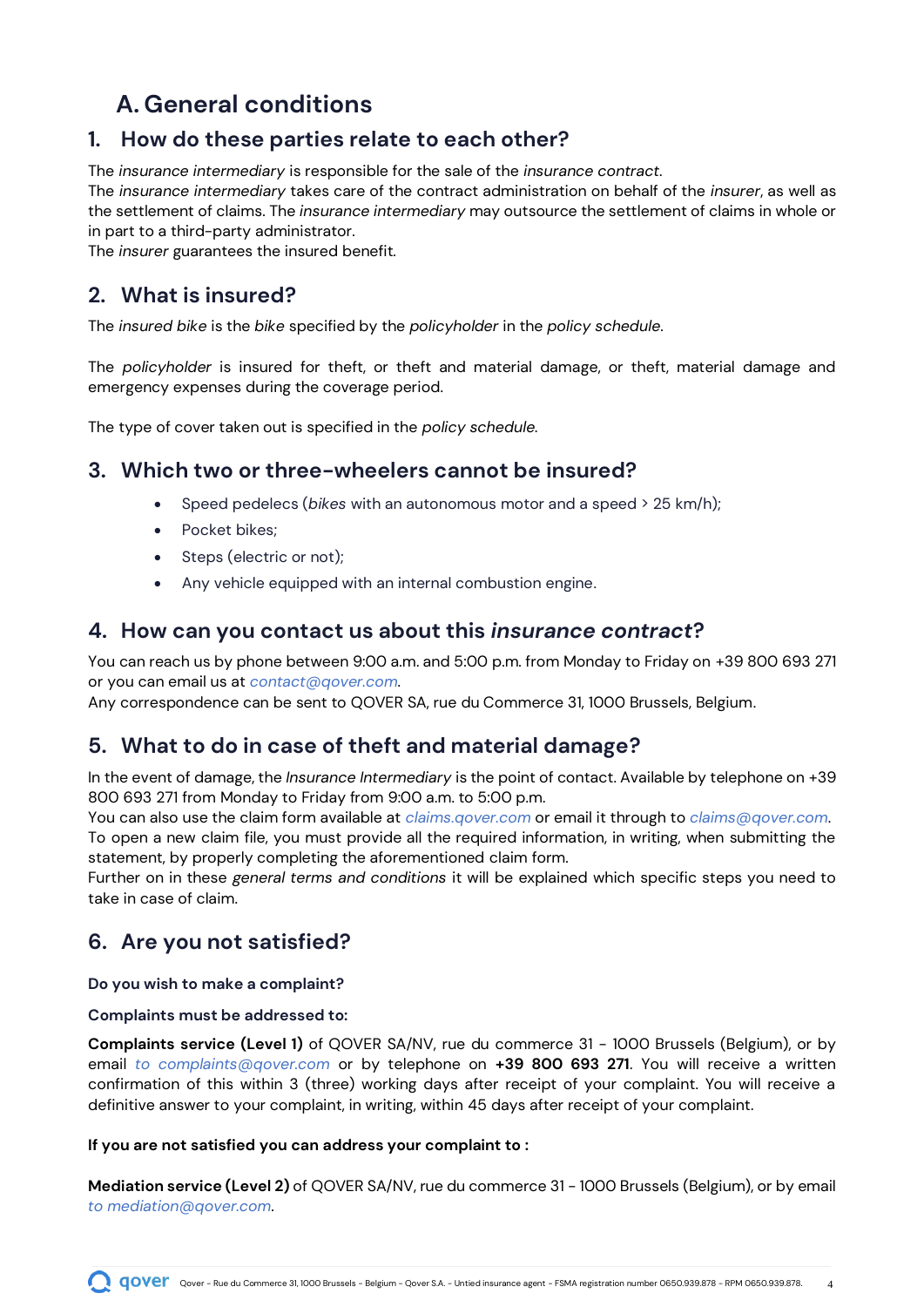Qover undertakes to acknowledge receipt of Your or the Insured Person's correspondence within 10 working days (unless Qover has already provided You with a reply within this period), and to process your or the Insured Person's claim within a maximum period of 45 days from receipt of Your correspondence. If the matter has not been resolved to *your* satisfaction, or in case of no reply within 45 days, *you* may write to **IVASS,** Via del Quirinale, 21, 00187 Rome. The contact details are as follows: fax 06.42133206, pec: ivass@pec.ivass.it, *[www.ivass.it](http://www.ivass.it/)*

#### **If necessary, you can contact the European Platform for Online Dispute Resolution:**

If you have arranged your *policy* online or by other electronic means (e.g., by telephone, SMS, fax or mobile device), you may be able to file your complaint via the European Online Dispute Resolution (ODR) Platform *[https://ec.europa.eu/consumers/odr/main/?event=main.home2.show.](https://ec.europa.eu/consumers/odr/main/?event=main.home2.show)*

Your complaint will then be forwarded to the Financial Ombudsman Service and to QOVER for resolution. There may be a short delay before QOVER receives your complaint.

The above complaints handling arrangements are without prejudice to your right to initiate legal proceedings.

We will record all communications, including phone calls, to improve the quality of the services, for training or fraud detection purposes.

# <span id="page-4-0"></span>**7. How can you (as the** *policyholder***) change the** *insurance contract***?**

You can change your *insurance contract* at any time. You can contact *the insurance intermediary* by telephone on **+39 800 693 271** or by [sending an email to](mailto:contact@qoverme.com)

*[contact@qover.com.](mailto:contact@qoverme.com)*

#### **Please take the following into account:**

- 1. If your details on the *policy schedule* change, you must notify us of such immediately.
- 2. We assess changes in the same manner as when applying for a new *insurance contract*. The change could result in an increase or decrease in the *premium*. We reserve the right to not accept the change or terminate the *insurance contract* according to Article 1897 and 1898 of the Italian Civil Code.

### <span id="page-4-1"></span>**8. How is your** *insurance contract* **structured?**

Your *insurance contract* consists of 2 parts:

- 1. The *general terms and conditions* (this document). These describe which damage is charged to us, which damage is excluded, and which are the mutual obligations of the parties.
- 2. The *policy schedule* are the terms and conditions that apply specifically to you. The *policy schedule* recorded shall take precedence over the *general terms and conditions*. You will receive this document at the time of conclusion, amendment, and annual renewal of the *insurance contract*.

# <span id="page-4-2"></span>**9. What is the legal framework?**

This *insurance contract* falls under the scope of the Legislative Decree no. 209 of 2005, the laws and Regulations which apply to the insurance contract.

This *insurance contract* also falls within the scope of national and international regulations with regard to the (prohibition of) the provision of financial services. This legislation prohibits us from entering into agreements with or for the benefit of (legal) persons that appear on national and/or international lists (sanctions lists) because of their involvement in *terrorism*, money laundering or related crimes. We check this regularly. If within 10 days after the conclusion of the *insurance contract* it appears that you (the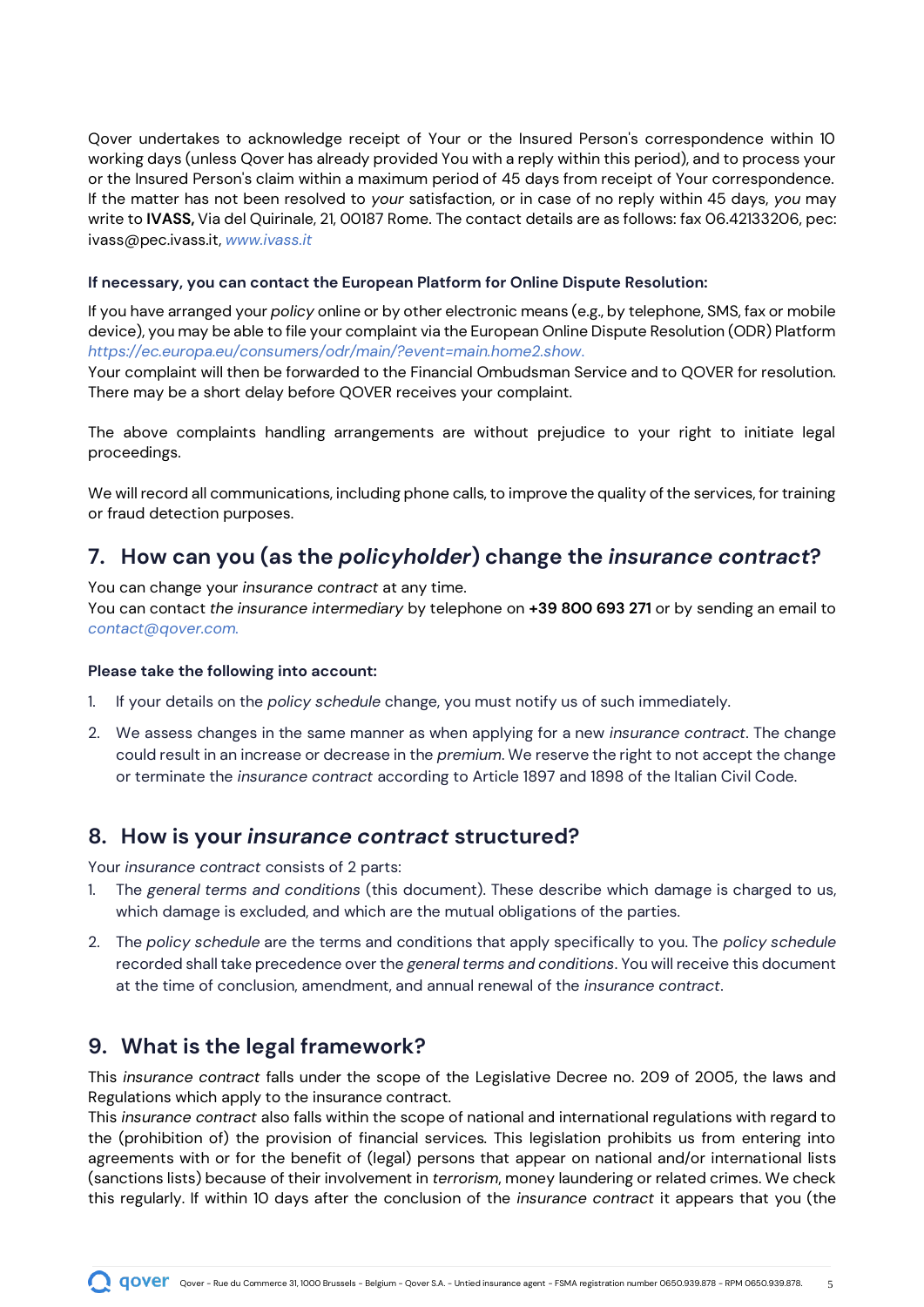policyholder) are on a sanction list, then no valid insurance shall have been concluded. If your *policyholder*, *insured person* or a *third party* is on a sanction list during the term of the *insurance contract*, then this (legal) person will not be included in a claim or other services and no valid insurance shall have been concluded.

We present the legal provisions in a language that is as understandable as possible. If a statement in the *insurance contract* conflicts with the aforementioned legal provisions, the latter will apply.

# <span id="page-5-0"></span>**10. When does your** *insurance contract* **start?**

The *insurance contract* starts on the date and time included in your *policy schedule.* The *main expiry date* of your *insurance contract* remains the start date stated in your *policy schedule*.

# <span id="page-5-1"></span>**11. What is the duration of this** *insurance contract***?**

The duration of this *insurance contract* is one year. The *insurance contract* is tacitly renewed, maximum four times at the *main expiry date*. We will inform *you* about this at least 3 months prior the *main expiry date*. You will find the *main expiry date* in *your policy schedule.*

We insure the *bike* for a maximum of 5 years after the *first sale*. If you have purchased the bike secondhand, we cover the *bike* up to 5 years after the first owner purchased it.

After a maximum of four extensions and at the end of the fifth insurance year, this *insurance contract* ends. We will inform *you* by registered letter at least 3 months before the *main expiry date*. This way you are never insured for too long and the offer contained in this insurance is always adapted to your needs.

This *insurance contract* will also automatically terminate after settlement of a claim for *theft* or for irreparable material damage (total loss), no *premium* reimbursement will be done as *you* have used your *insurance contract.*

### <span id="page-5-2"></span>**12. When can the** *insurance contract* **be cancelled?**

Below you will find an overview of when *the insurance contract* can be terminated.

- **A. When can** *you (the policyholder)* **cancel the** *insurance contract***?**
- 1. *You* can cancel the *insurance contract* before the *main expiry date*. In that case, *you* must notify us, in writing, at least 3 months before the main *expiry date* by registered letter, by bailiff's writ or by issuing the cancellation letter against a receipt.
- 2. *You* can cancel the *insurance contract* if we change the rate or adjust the terms and conditions. In such case, we apply the legal provisions and terms. If this applies to *you*, we will inform *you*.
- 3. *You* can cancel the *insurance contract* after a claim. *You* can do this at the latest 1 month after a claim payment or upon the refusal to pay compensation. The *insurance contract* then ends 3 months after the date of notification. *You* must inform us of this by registered letter, by bailiff's writ or by issuing the cancellation letter against a receipt. If *you* choose to terminate the *insurance contract*, we will refund *you* part of the premium already paid in proportion to the unexpired term of the policy, provided no claim has been paid and no claims has been made which remains outstanding.
- 4. You can revoke the *insurance contract* within 14 calendar days after you have received the *Policy Schedule*, the general terms and conditions and the pre-contractual information. This is possible without having to provide any reason. The cancellation will take effect immediately upon notification. *You* must send the withdrawal form that you have received by email to *[contact@qover.com](mailto:contact@qoverme.com)*. The cancellation will take effect immediately upon notification. *You* will receive a full refund of all *premium* paid provided that no claim has been made prior to cancellation.

In addition, *you* can revoke the *insurance contract* at any time during the period between the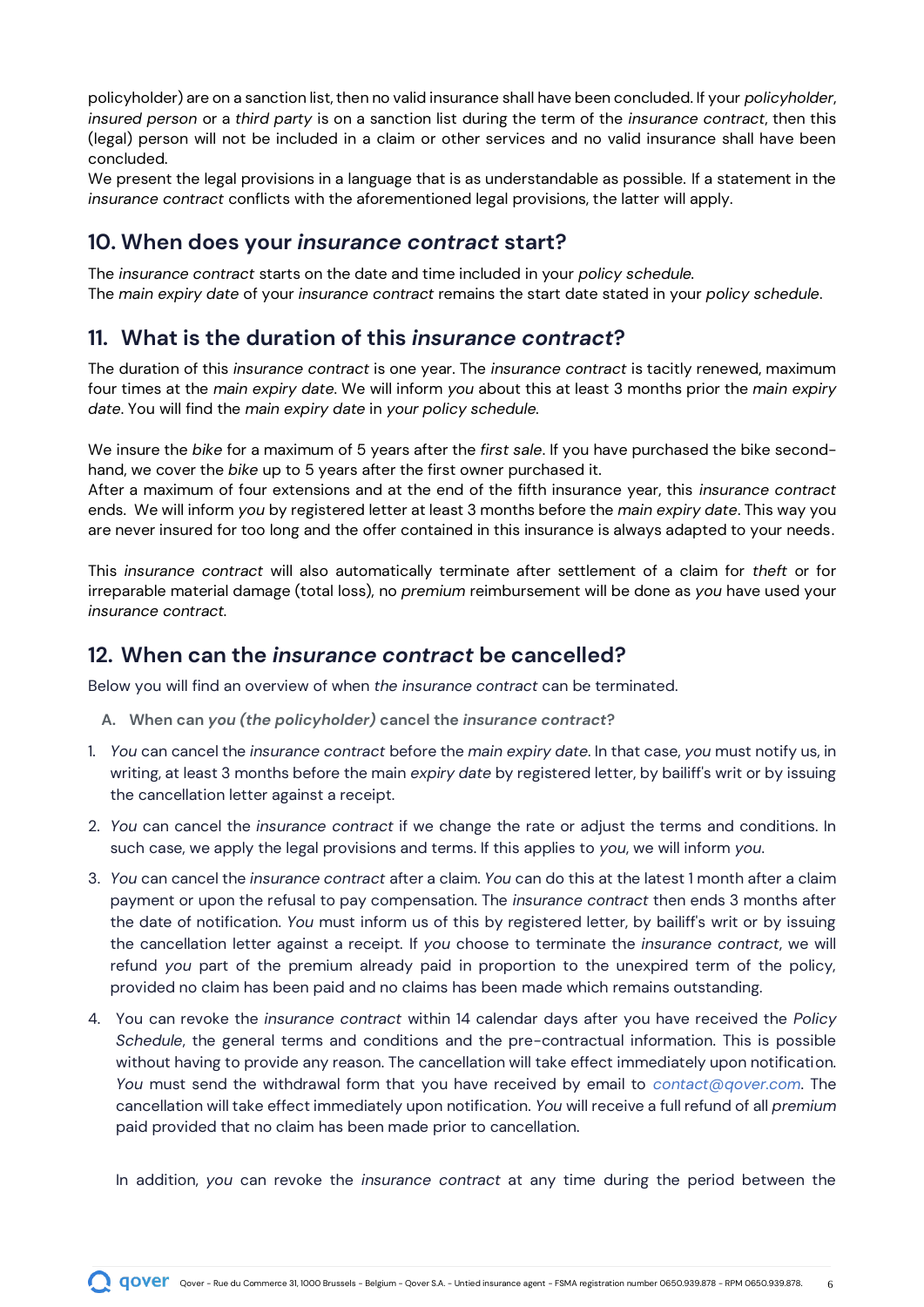purchase date and the date you receive your *policy schedule*. In this case, *you* will receive a full refund of all *premium* paid.

- **B. When can we cancel** *the insurance contract***?**
- 1. *We* can cancel *the insurance contract* in whole or in part by the *main expiry date*. *We* will notify *you*, by registered letter, at least 3 months before the *main expiry date* on which the cancellation commences, by bailiff's writ or by issuing the cancellation letter against a receipt. In the event of partial cancellation, you have the right to terminate *the insurance contract* as a whole/entirely on the *main expiry date*. To do this, *you* must notify *us*, in writing, at least 3 months before the due date by registered letter, by bailiff's writ or by issuing the cancellation letter against a receipt.
- 2. *We* can terminate the *insurance contract* if the *premium* is not paid. If *you* do not pay the *premium*, *we* will send *you* a reminder and suspend your coverage until when the *premium* is paid. If *you* still do not pay, we will notify *you* by registered letter. If *you* do not pay within the period set therein, the *insurance contract* will be cancelled.
- 3. In specific situations, *we* have other termination options in accordance with the applicable laws and Regulations.
- 4. *We* may cancel the *insurance contract* within 14 calendar days after the insurance is taken out, if *you* have not sent us the pictures (if mandatory) and serial number.

## <span id="page-6-0"></span>**13. What happens to the** *insurance contract* **if** *you* **(the** *policyholder* **or**  *insured* **person as a natural person) die?**

The *insurance contract* is transferred to the entitled parties (the heirs).

### **Rightsholders can:**

- 1. Keep the contract;
- 2. Cancel the contract within 3 months and 40 days after the death. The *insurance contract* will then end 1 month after *we* received the notification. To do this, the heirs must notify us, in writing, by registered letter, by bailiff's writ or by issuing the cancellation letter against a receipt.

# <span id="page-6-1"></span>**14. What happens to my insurance if I sell the** *insured bike* **that is linked to the** *insurance contract***?**

### **If** *you* **decide to sell your** *bike***,** *you* **must notify** *us.*

After all, the *insurance contract* is not transferable (except in the event of death). The *insurance contract* ends in accordance with the law from the moment of notification, *we* will reimburse *you* for the unused *premium*.

# <span id="page-6-2"></span>**15. Can I have my** *insurance contract* **suspended?**

- 1. If your *bike* is taken in requisition, the *insurance contract* will be suspended only because the requesting government takes possession of the *bike*. *You* must notify us immediately.
- 2. If *you* no longer own the *bike* by your own will (for example, resale), *you* cannot have the *insurance contract* suspended due to the inseparable character or nature of the *bike* and this *insurance contract*. The *insurance contract* must be terminated if necessary. If necessary, *you* can take out this insurance again when purchasing a new *bike* from the *reseller*.

# <span id="page-6-3"></span>**16. Are the insured amounts and the** *premium* **adjusted automatically?**

For this insurance, the insured amounts and the *premium* are not indexed.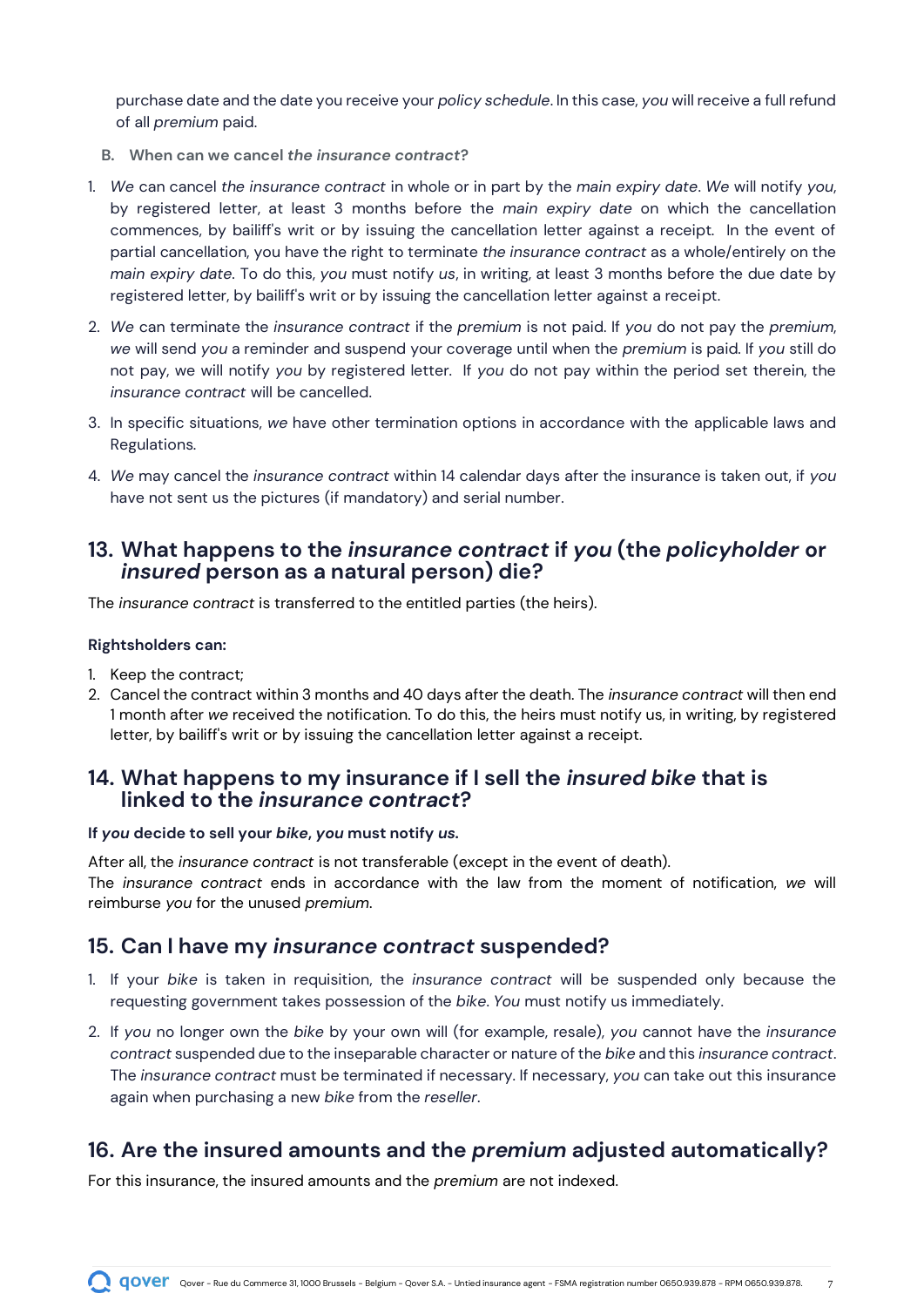# <span id="page-7-0"></span>**17. How is your** *premium* **calculated?**

The *premium* depends on the *insured value* of the *bike* and the extent of your cover in accordance with the cover stated in your *policy schedule*.

Note that if *you* are going to compare different insurance contracts, *you* will not only be able to compare the estimated costs and charges of the contracts, but *you* will also need to consider other elements such as the scope of cover, the amount of any excess or the exclusion clauses.

# <span id="page-7-1"></span>**18. Where should your** *place of residence* **be for this insurance?**

*You* (the *policyholder*, as a natural or legal person) must be registered in Italy to be able to take out this insurance.

This *insurance contract* ends as soon as you are no longer registered in this country.

# <span id="page-7-2"></span>**19. Transferability**

This *insurance contract* is not transferable subject to the aforementioned death provisions of the policyholder.

# <span id="page-7-3"></span>**20.What we mean under this insurance with** *you* **(***the insured***)?**

The person who uses the *insured bike* and whose interest is insured under the *insurance contract*, in particular:

- *1. You* as the *policyholder* and exclusively as a natural person;
- *2. You* as a natural person who represents a legal person;
- *3.* Authorized users (who use the *bike* with the *policyholder's* authorization).

## <span id="page-7-4"></span>**21. What do we mean with the insured** *bike* **in the context of this insurance?**

The insured *bike* is the vehicle described in the policy schedule and which meets the following characteristics:

- 1. The bike in its original condition as supplied by the *reseller or manufacturer*. Any technical adaptation of this bike entails the cancellation/nullity of this *insurance contract*;
- 2. The *bike* that was newly purchased from the *reseller* or *manufacturer* that is less than 12 months old at the time of purchase of the *insurance contract*, or the second-hand *bike* that is less than 12 months old at the time of purchase of the *insurance contract;*
- 3. *Fixed original accessories* are standardly included in the coverage for a maximum value of €100, for so far they are firmly installed on the *bike*. The value of all *fixed original accessories* whose exceeds this €100 and the value of additional *bike* related accessories that are bought at the *first sale* or even afterwards, are insured if their values have been specifically added within the *insured value.* These *accessories* are covered for the purchase price (minus applicable depreciation), under the condition that they are firmly installed on the *bike*;

# <span id="page-7-5"></span>**22.When can you benefit from this insurance?**

The *theft*, *material damage* and emergency expense guarantees are only provided if this is expressly stated in *your policy schedule*.

**A.** *Theft* **guarantee**

**This guarantee is only valid if it is explicitly stated in** *your policy schedule***.**

**We insure 24/7 the** *theft* **and** *damage* **to the** *insured bike* **in case of** *theft***, attempted** *theft* **and** *theft* **or attempted** *theft* **after an assault:**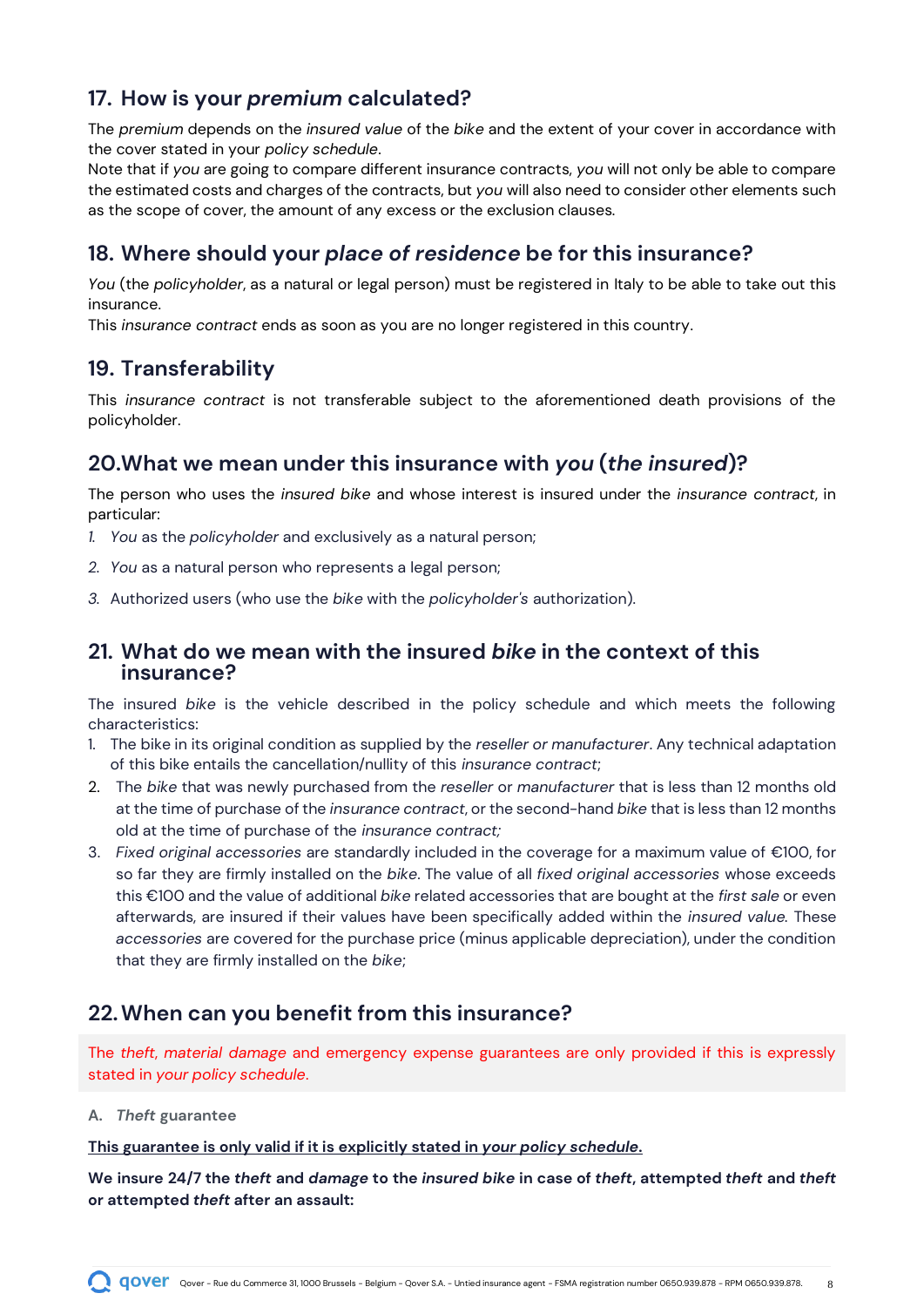- 1. If the *bike* was in your locked home or in a private locked space. In this case, *you* should not attach the *bike* to a *fixed point*.
- 2. If the *bike* was outside or in a common room, provided that the latter was secured by the frame with an *agreed lock* at a *fixed point* and locked in accordance with the *manufacturer*'s instructions.

#### **Important:**

- 1. The *theft* of the *bike* must be reported to the appropriate police authorities within 24 hours of discovery of the theft, attempted theft or assault.
- 2. If the *bike* is found within 14 calendar days after the *theft* has been reported to the police, we ensure the following:
	- a. Repair to the extent that it appears possible;
	- b. The total loss insofar as the repair proves to be impossible;
- 3. If the *bike* is not found within 14 calendar days of the *theft* being reported to the police, we consider it to be definitively stolen and it is considered to be a total loss.

### **Coverage for** *theft* **or attempted** *theft* **is excluded if:**

- 1. The *bike* was in a publicly accessible place and was not attached to a *fixed point* by means of the frame using an *agreed lock*, and was not locked according to the *manufacturer*'s provisions, such as the frame lock or application lock.
- 2. The *bike* was in a closed common room and was not attached to a *fixed point* by means of the frame using an *agreed lock*, and not locked according to the *manufacturer*'s provisions, such as the frame lock or application lock.
- 3. No report was registered with the competent police services within 24 hours of the discovery of the *theft*, attempted theft, or attack.
	- **B. Material damage guarantee**

### **This guarantee is only valid if it is explicitly stated in** *your policy schedule***.**

### **We insure the** *material damage* **to the insured** *bike***:**

- 1. That was *accidentally* caused as well as damage to the *bike* that you *accidentally* caused;
- 2. That was caused by *vandalism*;
- 3. That was caused by contact with an animal, by fire, or by natural elements, such as flood;

### *Material damage* **is excluded if it concerns :**

- 1. Damage to additional *accessories* which values have not been specifically included within *the insured value* with exemption of *fixed original accessories* supplied by the *reseller or manufacturer* which are insured together as a whole for up to €100.
- 2. Damage as a result of wear and tear or a mere technical defect of the *insured bike*.
- 3. Damage to objects other than the *insured bike*.
	- **C. Emergency Expense guarantee**

### **This guarantee is only valid if it is explicitly stated in** *your policy schedule.*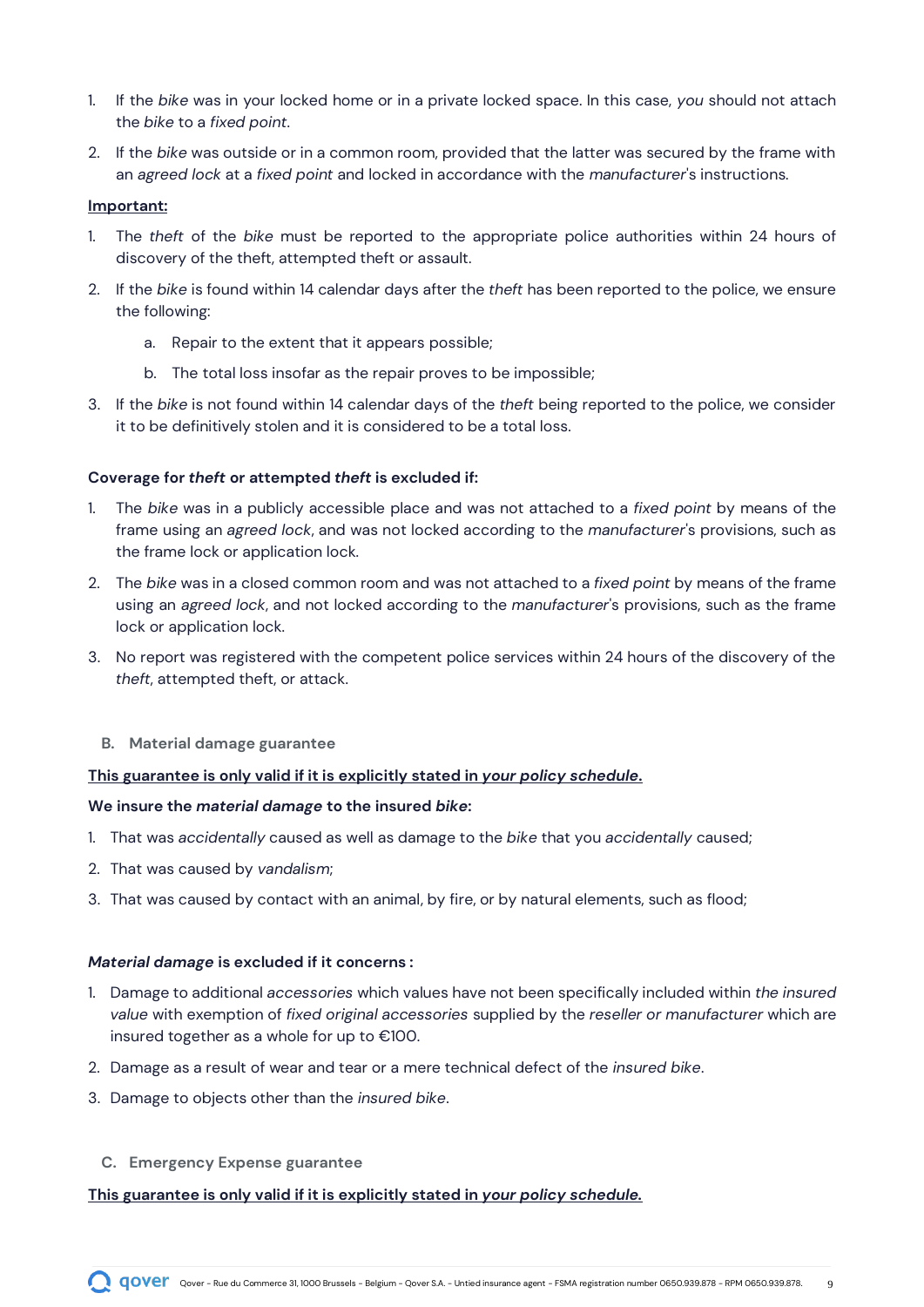The guarantee applies when the *insured* is immobilized and unable to complete *his* journey with the *insured bike* due to a:

- *Accident*
- *Theft*
- *Vandalism*
- Bodily injury consecutive of the use of the *insured bike*

We cover, during the entire duration of the immobilization of *the bike* or of the insured's immobilization, the bike rental or travel costs incurred, to go the place where the *insured* needs to go and then the return to the *insureds place of residence* or *the residence designated* by *him*;

*We* pay for this guarantee based on supporting documents and up to a maximum 200 EUR per claim.

This guarantee is limited to 3 claims per insurance year.

### **The emergency expense guarantee is excluded if:**

- The *insured* cannot provide evidence of the causal link between the insured's event covered and the supporting documents
- The *insured* cannot provide pictures of the damaged *bike or* evidence of injury
- Travel and bike rental expenses is not related to the immobilization of the *bike* as mentioned on the coverage explained above or *insured*'s immobilization in case of the *bike*'s *theft*
- The *insured* cannot provide proof of payment of the bike rental or travel costs.
- **D. Additional Accessories**

### **This guarantee is only valid if you have added accessories value to the total** *insured value***.**

*Fixed original accessories* of the *bike*, as supplied by the *reseller or manufacturer*, are standardly included in the insurance and covered for a maximum value of €100 regardless of the number of *accessories*. The value of the *fixed original accessories* that exceeds this €100 and the value of *additional bike related accessories* that are bought at the *first sale* or even afterwards, can be included in the insurance by specifically adding their values within the *insured value*.

All *fixed original accessories* and additional *accessories* that have been specifically included within the *insured value* are covered for the original purchase price (minus applicable depreciation), for so far they are firmly installed on the *bike.* The applicable depreciation compensation table is mentioned on the *policy schedule* and in article 24**.** 

**Portable bike related** *accessories* **(e.g. bike computers and/or navigation equipment), which are easily removable without using screwdrivers or other regular tools, are excluded from coverage in case of** *theft***.** 

**For additional** *accessories* **which were not bought at the** *first sale* **of the** *bike,* **and are therefore not listed on the purchase invoice, it is required for the** *policyholder* **to provide a proof of purchase in the event of an occurring claim.** 

# <span id="page-9-0"></span>**23.Which exclusions are common to all coverages?**

- 1. If the cover of the *insurance contract* is suspended due to non-payment of the *premium.*
- 2. In case of deliberate concealment or deliberate incorrect communication of information regarding the risk at the conclusion of the contract that can be blamed on the *policyholder*.
- 3. In the event of unintentional concealment or inadvertent incorrect communication of certain information regarding the risk upon the conclusion of the contract, in the event of a *claim,* if the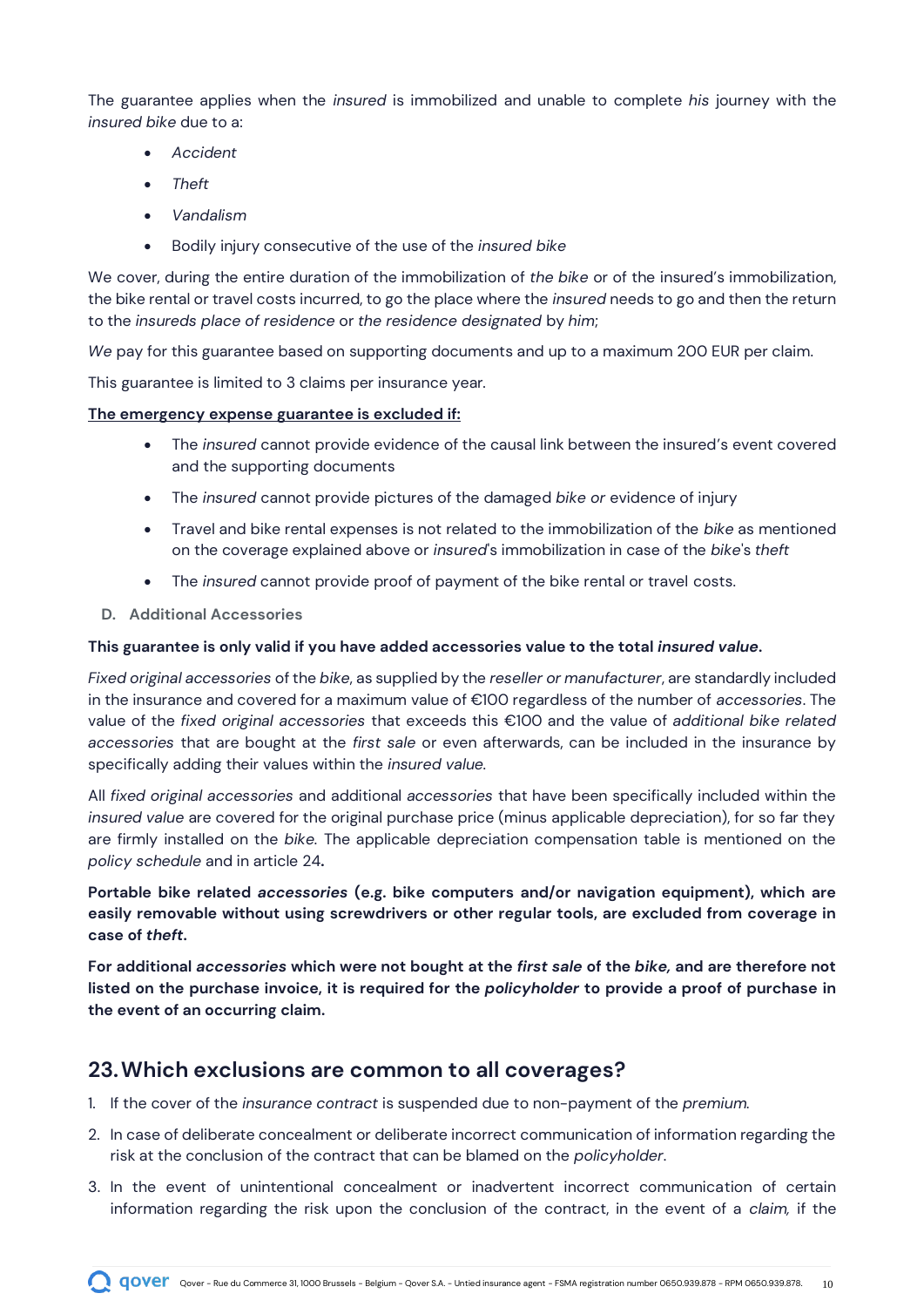company provides evidence that it would in no case have insured the risk, its intervention will be limited to reimbursement of the *premiums* paid. The supply of information with wilful misconduct or gross negligence could result in the cancellation of the contract and the non-refund of the *premium* for the current year.

- 4. If the claim was caused intentionally by the *policyholder*, the owner, the holder, the driver, or the persons transported or their family members.
- 5. If the *damage* is the result of one of the following gross negligence:
	- a. Driving the *insured bike* in a state of criminal alcohol intoxication, insofar as the blood alcohol level of the person concerned exceeds the legal limit/litre of blood, without the use of alcohol being the sole cause of the condition or event;
	- b. Driving the *insured bike* in a state of intoxication or in a similar condition resulting from the use of products other than alcoholic beverages, acute or chronic use of medicines or other substances prescribed or not by a doctor and which change one's behaviour;
	- c. Apparent poor maintenance or failure to replace essential parts.
- 6. If the *damage* occurs during the exercise for or participation in a speed, regularity or agility ride or competition. Purely touristic tours are not covered by this exclusion.
- 7. If the claim occurs due to bets or challenges.
- 8. If the *damage* arises from a strike, riot, or violent acts of collective inspiration (of more than 10 people) when the *insurer* proves that the *insured* participated in such.
- 9. If the *damage* arises from war, civil war, or similar facts.
- 10. If the *damage* is due to radioactive causes.
- 11. If the *insured bike* is taken on requisition by any authority.
- 12. If the *insured bike* has undergone any technical adjustment, so that the support of the *insured* Electric *bike* may exceed 25 km/h.
- 13. If the *damage* is the result of a manufacturing fault or any product liability on the part of the *manufacturer,* whether or not in combination with an external element.
- 14. The *damage* resulting from an argument, an aggression of which the *insured* is the trigger or instigator.
- 15. *Damage* is as a result of the technical failure of the *insured bike*.
- 16. *Damage* is caused by *terrorism* and a nuclear accident.
- 17. *Theft* or attempted *theft* of the smartphone that locks and unlocks the *insured bike* via the *Manufacturer*'s mobile application.
- 18. *Theft* from a trailer, roof rack or bike carrier, unless the *bike* is attached to the trailer, roof rack or bike carrier by an *agreed lock.*
- 19. *Theft* resulting from fraudulent payment for the sale of your *insured bike*.
- 20. *Damage* to clothing, objects and goods being transported.
- 21. Consequential *damage*, loss of profit or income, any other form of indirect damage or loss suffered by you as a result of the *theft* or *material damage* to the *insured bike*.
- 22.Any bodily injury suffered by the *insured* person or any other *third party*.
- 23.*Damage* resulting from the projection of substances, staining or corrosive products.
- 24.Any *damage* resulting from the use of a feature which allows you to increase the pedaling assistance beyond 25km/h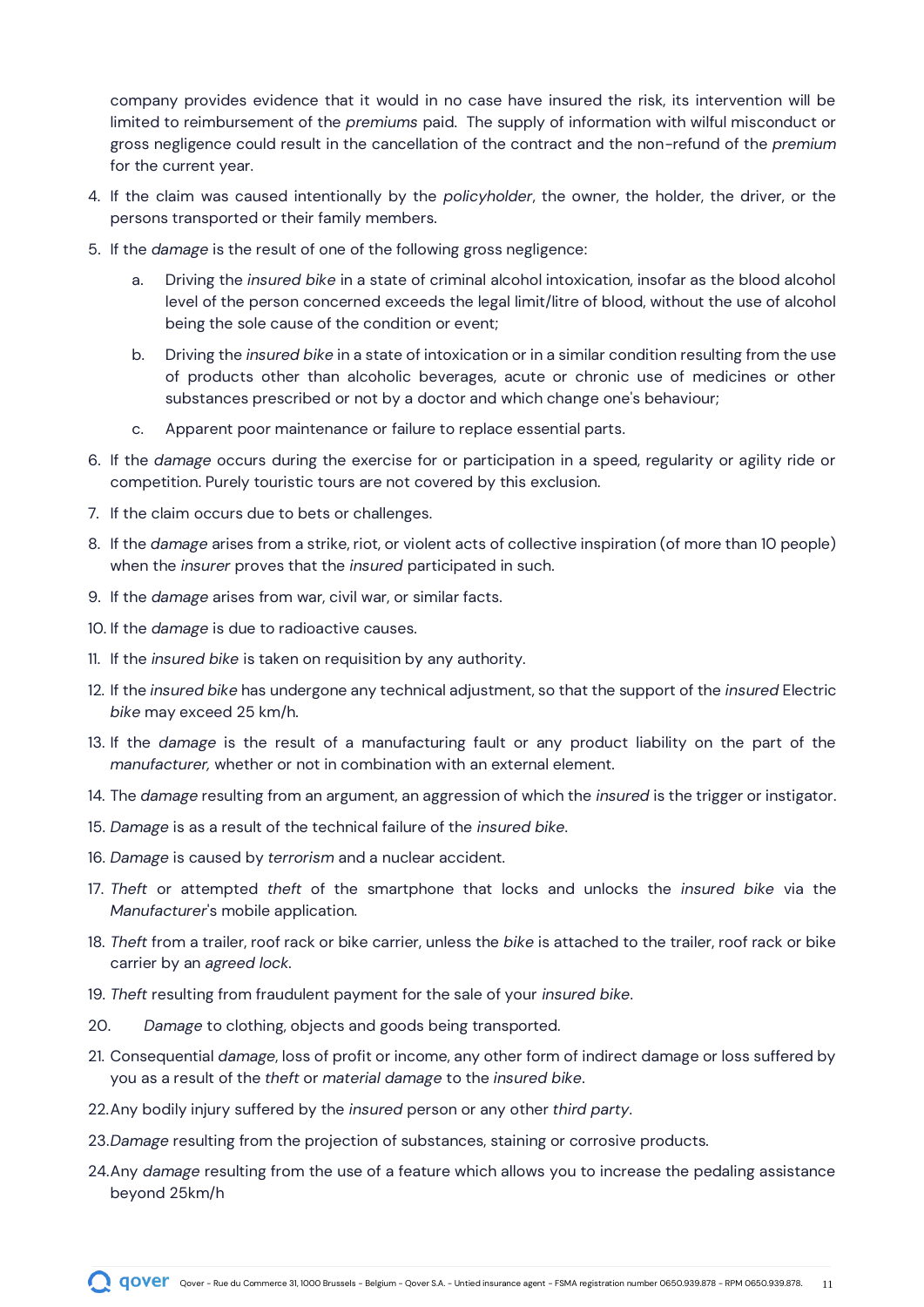- 25.*Accessories*, which values have not been specifically added within the *insured value*, with the exception of *fixed original accessories* that are standardly included in the coverage for a maximum value of €100. Portable bike related *accessories* (e.g. bike computers and/or navigation equipment), which are easily removable without using screwdrivers or other regular tools, are excluded from coverage in case of *theft*.
- 26.The wheels, tires or battery if stolen separately. We do reimburse these if they are stolen together with the *insured bike*.
- 27.*Damage* caused, other than this to the *bike*, such as your liability resulting from the use of the insured *bike*.
- 28.Aesthetic damage: such as scratches and bumps, chipping or rust are therefore not guaranteed.
- 29.*Damage* to the tires.
- 30. The *damage* and/or *theft* or attempted *theft* that has arisen as a result of embezzlement or abuse of trust.
- 31. The *damage* and/or *theft* or attempted *theft* by the perpetrator(s) or accomplice(s) are the *insured*  or *policyholder* or are staying with or appointed by the *policyholder*, owner, or holder of the insured *bike*.
- 32.The *damage* if the procedure prescribed by the *manufacturer* to lock/unlock the *bike* is defective and if this technical defect was known or had to be known by the *user*.
- 33.The pure disappearance of the *insured bike*.
- 34.The events occurring in countries that are excluded from section B article 5.

# <span id="page-11-0"></span>**24.How do we compensate the** *material damage* **to the** *insured bike***?**

### **In case of repair:**

If the *material damage* to the *insured bike* is repairable and economically justified ((ie. the repair cost does not exceed the value of the bike, after deduction of the applicable depreciation), we will pay for such repair in full, and we will transfer this amount to your bank account after deduction of the *excess*. **In case of total loss:**

If the *material damage* to the *bike* is not repairable or if the *insured bike* has been stolen in its entirety and has not been found within 14 days of reporting the *theft* to the police, we offer the following:

• a monetary value equal to the damage amount of the insured *bike* after applying the *excess* and depreciation applicable.

By accepting *compensation* in the event of *theft*, *you* agree to transfer ownership of the stolen *bike* to the *insurer*. If the *insured bike* is found afterwards, it will remain the property of the *insurer*. We consider an *insured bike* where the repair cost is higher than the economic value as an economic total loss and we reimburse such in accordance with the provisions in this section.

No depreciation is applied to the compensation calculation during the first 36 months (3 years) of the bike. As from the 37th month, a depreciation is applied.

The minimum amount of *compensation* is set at 50% of the *insured value*. Any calendar month started is counted as a full month. The initial date to be taken into consideration is the date mentioned on the bike purchase invoice.

*You* will find below a table showing the *compensation you* will receive depending on when your *bike* is stolen or total loss.

**DEPRECIATION COMPENSATION TABLE**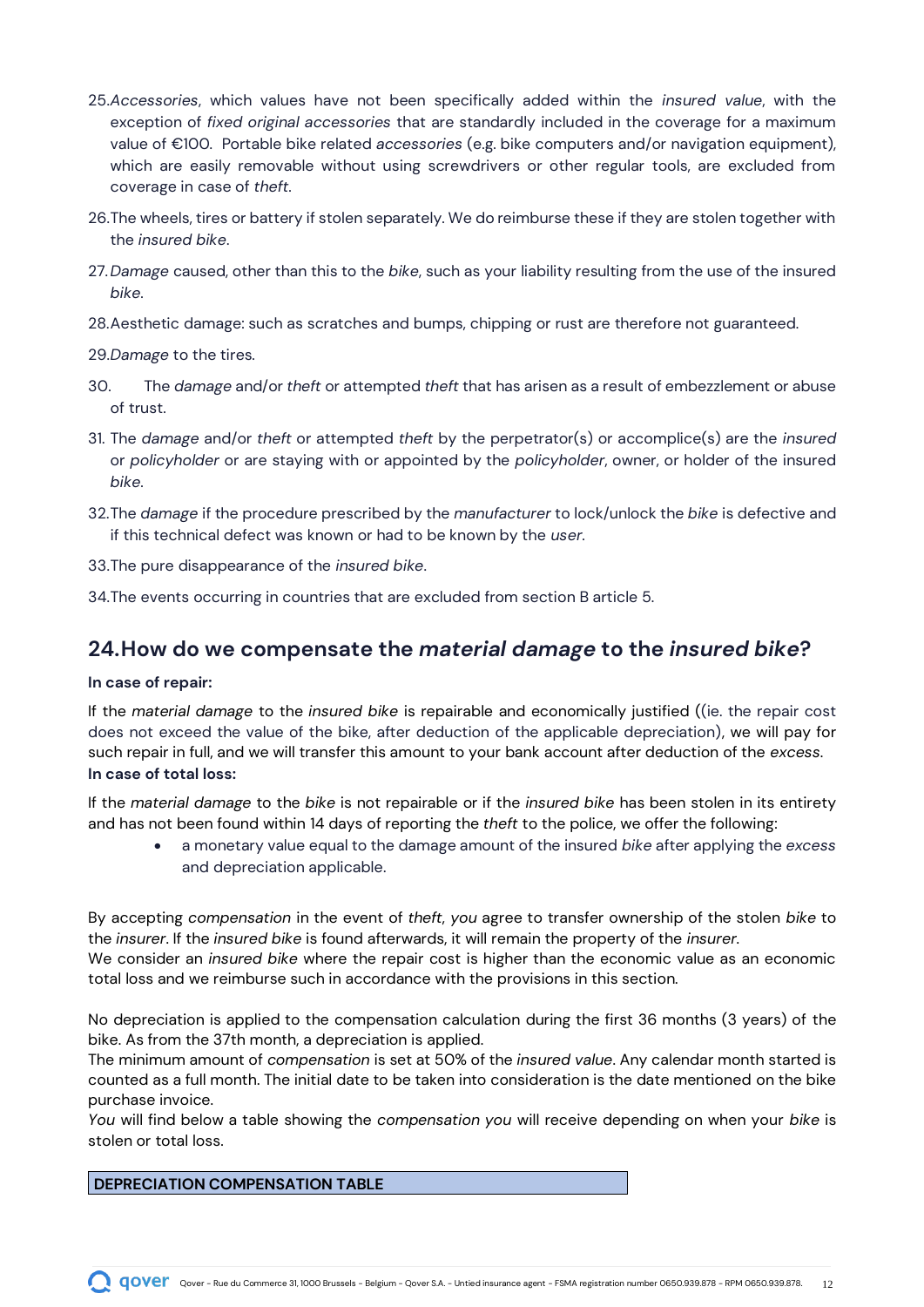| Year                                | Maximum compensation<br>(Depreciation as from 37th month) |
|-------------------------------------|-----------------------------------------------------------|
| At the end of year 1                | 100%                                                      |
| At the end of year 2                | 100%                                                      |
| At the end of year 3                | 100%                                                      |
| From the beginning to end of year 4 | 75%                                                       |
| From the beginning to end of year 5 | 50%                                                       |

When the *insurance intermediary* handles a claim *you* make under this policy they act as our authorised agents. This means that any valid claim *you* make with the *insurance intermediary* which is to be settled by a payment of *compensation*, is not deemed to have been settled until *you* have received the payment.

# <span id="page-12-0"></span>**25.What if there is disagreement about the** *compensation***?**

We will determine the amount of the *compensation* together with *you*. In the event of disagreement about the amount, the *insured* and the *insurer* will each appoint an expert who will determine the *compensation* amount. If no agreement is reached, both experts will jointly appoint a third expert and the final decision with regard to the *compensation* amount will be taken by the latter.

Each *party* bears the costs and fees of its expert.

The costs of a third party appointed expert shall be divided between both *parties*.

This is without prejudice to the possibility of recourse to other ADR mechanisms or in court.

# <span id="page-12-1"></span>**26.What is the** *excess* **amount in case of** *theft* **or** *material damage***?**

*Compensation* for damage is always deducted from an *excess* which applied to the purchase value of the *bike* and all insured *accessories* that are fixed to the *bike*, as stated on *your* invoice and the *policy schedule*.

- In the event of *theft* and total loss, an *excess* **of 10%** of the total *insured value* is applied, with **a minimum of €50 and a maximum of €200 per claim**.
- In the event of repairable material damage, an *english excess* of **10%** of the total *insured value* will be applied, with a minimum of €50 and a maximum of €200 per claim.

### <span id="page-12-2"></span>**27. How is** *compensation* **paid in the event of bankruptcy of the** *reseller* **or the** *manufacturer***?**

In case of bankruptcy of the *reseller* or the *manufacturer*, we will transfer the damage amount to your bank account after deduction of the *excess*.

# <span id="page-12-3"></span>**28.Subrogation**

We will act within your rights and claims against any liable *third party* up to the amount of our expenses. Except in the event of malicious intent, we cannot exercise recourse against your descendants, ascendants, spouse, lineal relatives, persons living with you under one roof, your guests, and the members of your household staff.

However, we can exercise recourse against these persons insofar as their liability is actually covered by insurance.

# <span id="page-12-4"></span>**29.Prescription**

All claims arising from this *insurance contract* expire 2 (two) years after the event that gives rise to the right to intervene.

**QOVEL** Qover - Rue du Commerce 31, 1000 Brussels - Belgium - Qover S.A. - Untied insurance agent - FSMA registration number 0650.939.878 - RPM 0650.939.878. 13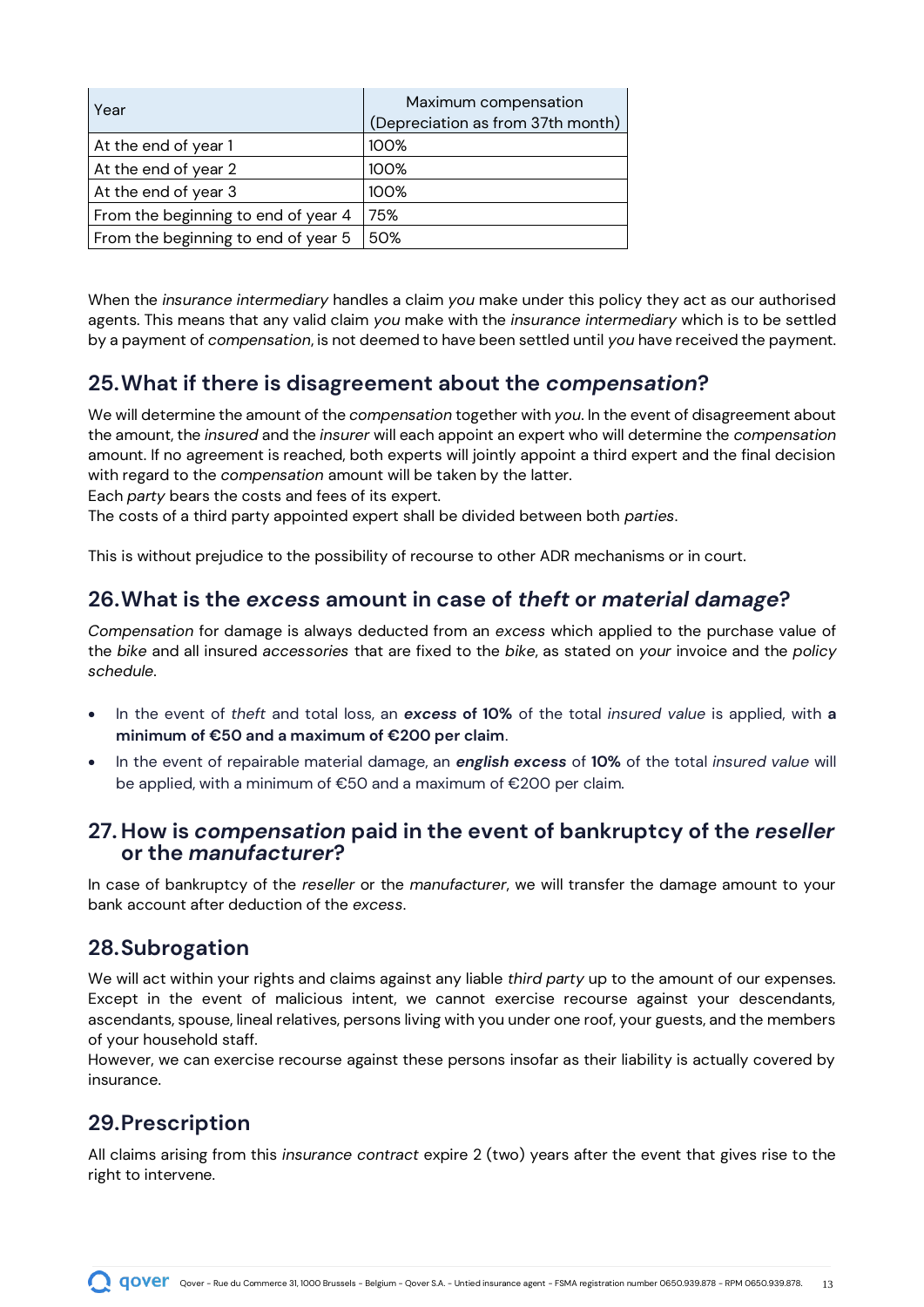# <span id="page-13-0"></span>**B. What are your obligations under this insurance contract**

# <span id="page-13-1"></span>**1. What obligations do you have to communicate the correct data and circumstances?**

### **A. When entering into the insurance contract:**

The *policy schedule* has been drawn up on the basis of *your* answers to the questions upon signing this *insurance contract*.

### If *you* want to cover **a used** *bike*, *you* must:

- Send us 5 photos (front, rear, left, right and serial number) of the *insured bike* within 14 days of the conclusion of your *insurance contract*;
- Provide us with the serial number of the *insured bike* within 14 days of the conclusion of your *insurance contract*;
- Be in possession of:
	- Proof of purchase of your *bike* (which can be established with a purchase invoice, in case of purchase from a professional reseller or a copy of the bank check or proof of the bank transaction, in case of purchase from a private person);
	- In case of purchase from a private person you must be in possession of the original purchase invoice of the former bike owner.

### **If** *you* **do not do this, we will cancel** *your insurance contract* **and refund the insurance** *premium* **paid.**

If *you* want to cover **a new** *bike* **that** *you* **bought less than 30 days ago**, *you* must provide *us* with the serial number within 14 days of the start date of *your insurance contract*.

If *you* want to cover **a new** *bike* **that you bought more than 30 days ago**, *you* must:

- Send us 5 photos (front, rear, left, right and serial number) of the *insured bike* within 14 days after the start date of your *insurance contract*;
- Provide us with the serial number within 14 days of the start date of *your insurance contract*.

### **Compliance with these obligations is a condition precedent to coverage under this** *policy***. If you do not do this, we will not compensate you for any claim and we will cancel your** *insurance contract* **with immediate effect and refund the insurance** *premium* **paid.**

The value of the insured *bike* may not exceed the amount stated on *the first sale* invoice. The *insured value* might be increased by the value of *additional fixed accessories* in the terms of this General terms and conditions.

### **B. During the term of the** *insurance contract***:**

*You* must notify *us* of any changes that may occur during the course of the *insurance contract* which may affect elements and statements contained in *your policy schedule*. If *you* move, *you must always inform us* of *your* new address.

# <span id="page-13-2"></span>**2. What obligations do you have in terms of** *premium* **payment?**

*You* are obliged to pay the *premiums* (including taxes and costs) on the main *premiu*m due date. Every year, we calculate the *premium* based on the information stated in your *policy schedule*. We will inform *you* of this *premium* before the annual *main expiry date*, together with your new *policy*.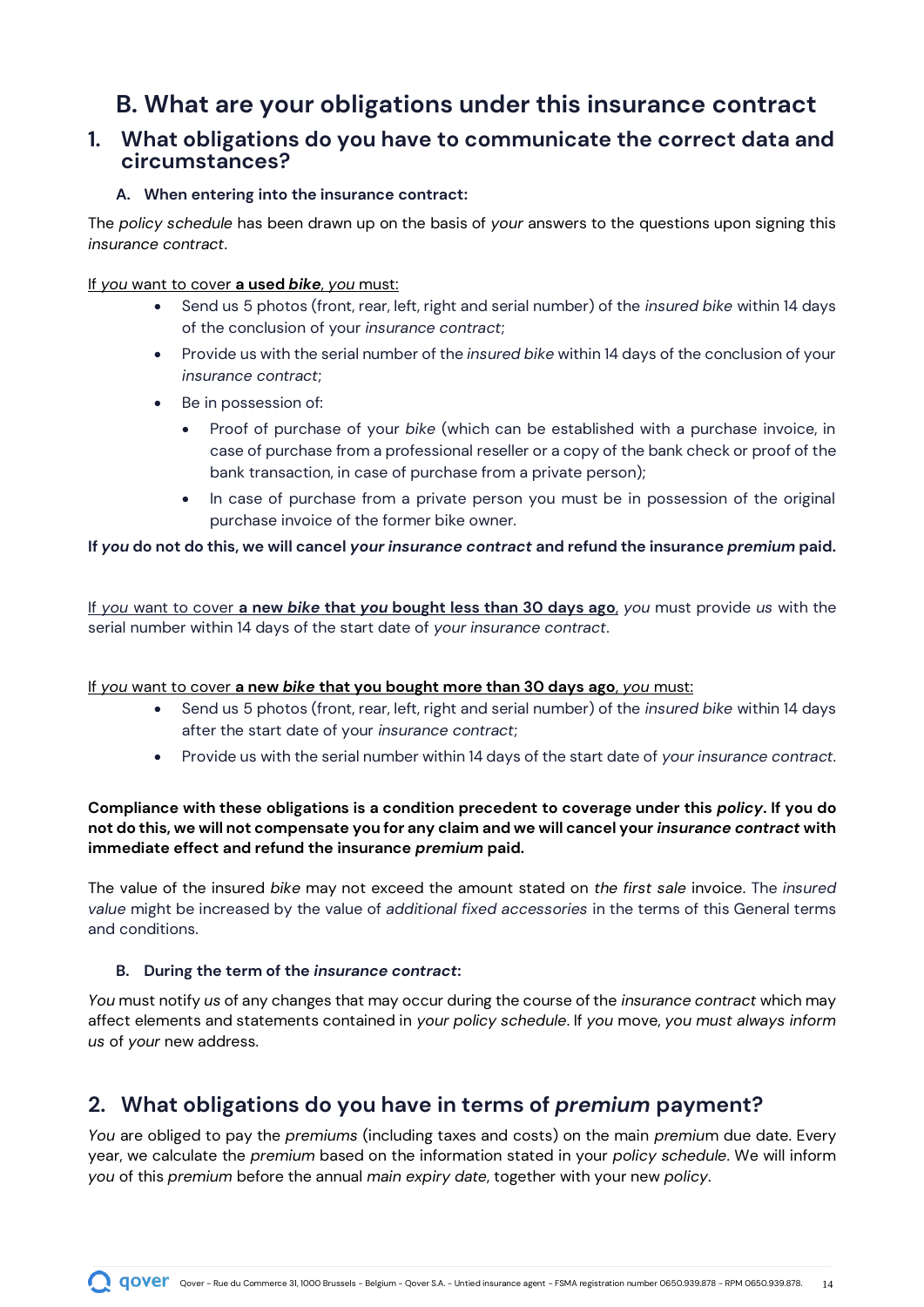# <span id="page-14-0"></span>**3. What happens if** *you* **fail to comply with these obligations?**

If *you* fail to comply with the obligations when entering into and during the term of the *insurance contract*, this may result in:

- 1. Adjustment of the *premium*;
- 2. Cancellation of the *insurance contract*;
- 3. Annulment
- 4. Refusal of *damage* or application of the ratio between the *premium* paid and the *premium* that you normally should have paid.

We hereby act in accordance with the legal provisions.

If you do not comply with the *premium* payment obligations and do not pay your *premium*, we will send you a reminder and suspend your coverage until when the *premium* is paid. If *you* still do not pay, we will notify you by registered letter. If *you* do not pay within the period set therein, the *insurance contract* will be terminated. Failure to pay is regulated in accordance with Articles 1901 of the Italian Civil Code.

# <span id="page-14-1"></span>**4. What do we expect from** *you* **in case of claims?**

### **A. In case of** *theft* **and** *material damage***:**

- 1. That *you* report the *theft* of your insured *bike* to the Police within 24 hours.
- 2. That *you* report any claim as soon as possible and this within 8 days after the *damage* or the *theft* occurred. Use the claim form available at *[claims.qover.com;](https://www.qover.com/claims)*
- 3. That *you* cooperate in the handling of the claim: we understand below that communicating any useful information or written confirmation as well as any element can facilitate or influence the handling of the claim;
- 4. That *you* take all possible measures to limit the extent of the *damage*;
- 5. *You* must provide *us* with the original invoice of the *insured bike.*
- 6. If it is possible to repair your *bike*, you must go to a *repairer* and provide us with an estimate of the *damage* before the repair is carried out.
- 7. In case of *theft*:
	- *You* must report the incident to the police within 24 hours and provide us with the case number and any useful information about the insured *bike*.
	- *You* must provide us with the relevant information about the *bike* and its location (through the *manufacturer*'s theft deterrent system, if applicable), as well as any useful information found in the *manufacturer*'s mobile application. *You* must report the *bike* as stolen immediately after *damage* in your mobile application, allowing the *manufacturer* to trace the *bike* from the time of the facts being traced.
	- *You* authorize the *Insurance Intermediary and* the *Insurer* to receive this information.
- 8. For second-hand bikes *you must also* provide us with:
	- Proof of purchase of your *bike*, which can be established with:
		- a) A purchase invoice, in case of purchase from a professional *reseller*;
		- b) A copy of the bank check or proof of the bank transaction, in case of purchase from a private person;
	- In case of purchase from a private person *you* must be in possession of the original purchase invoice of the former *bike* owner.

### **Affidavits are not considered as evidence.**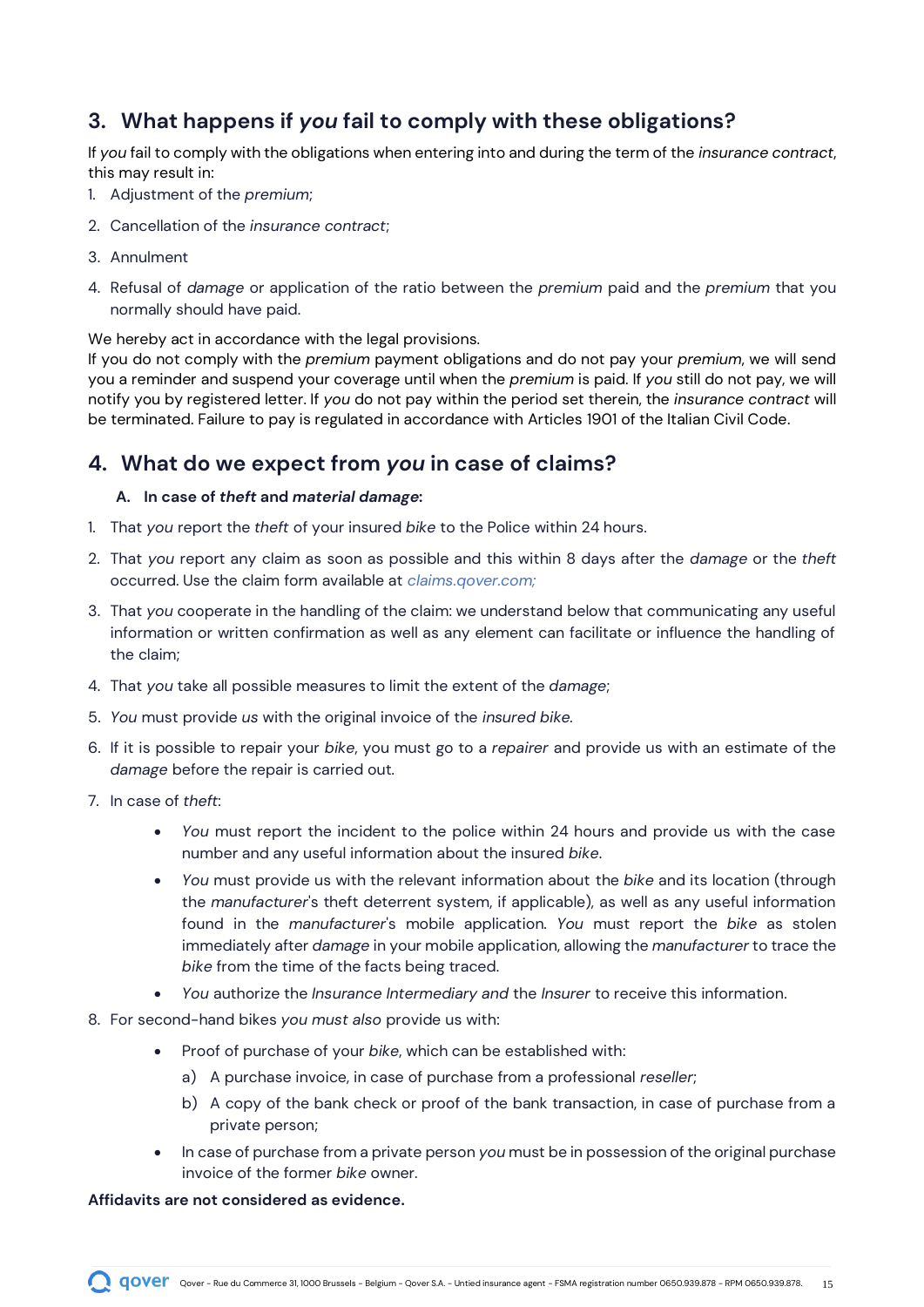If you fail to comply with this obligation, we will refuse to intervene to the extent that we suffer damage or a reasonable disadvantage as a result of the shortcoming.

### **B. In case of emergency expense:**

When claiming for the emergency expense guarantee the *insured* will have to prove and provide:

- 1. The above-mentioned information in case of *theft*, *vandalism* or *material damage*;
- 2. Supporting documents, proving the causal link between the *event* and the costs incurred:
	- Invoices and proof of payment for the costs incurred; and
	- Pictures of the *damages on the insured bike or e*vidence of the injury with the *insured bike (pictures of the insured with his bodily injuries and his bike).*

# <span id="page-15-0"></span>**5.Where is this** *Insurance contract* **valid?**

The guarantees are valid for claims that have occurred in a country within the European Union, in the United Kingdom of Great Britain, in the principalities of Andorra and Monaco, in the Vatican City, Iceland, Liechtenstein, Norway, San Marino and Switzerland.

Covered countries (or some of their regions) may be subject to the sanctions policy of the United Nations, the European Union, or any other applicable sanctions regime, preventing us from fulfilling all or part of our contractual obligations.

# <span id="page-15-1"></span>**6.Which courts and tribunals are competent in case of a dispute of this** *insurance contract***?**

In case of disputes with regard to this *insurance contract*, only the Courts and Tribunals of Italy shall be deemed competent. They assess this *insurance contract* in accordance with the Italian law.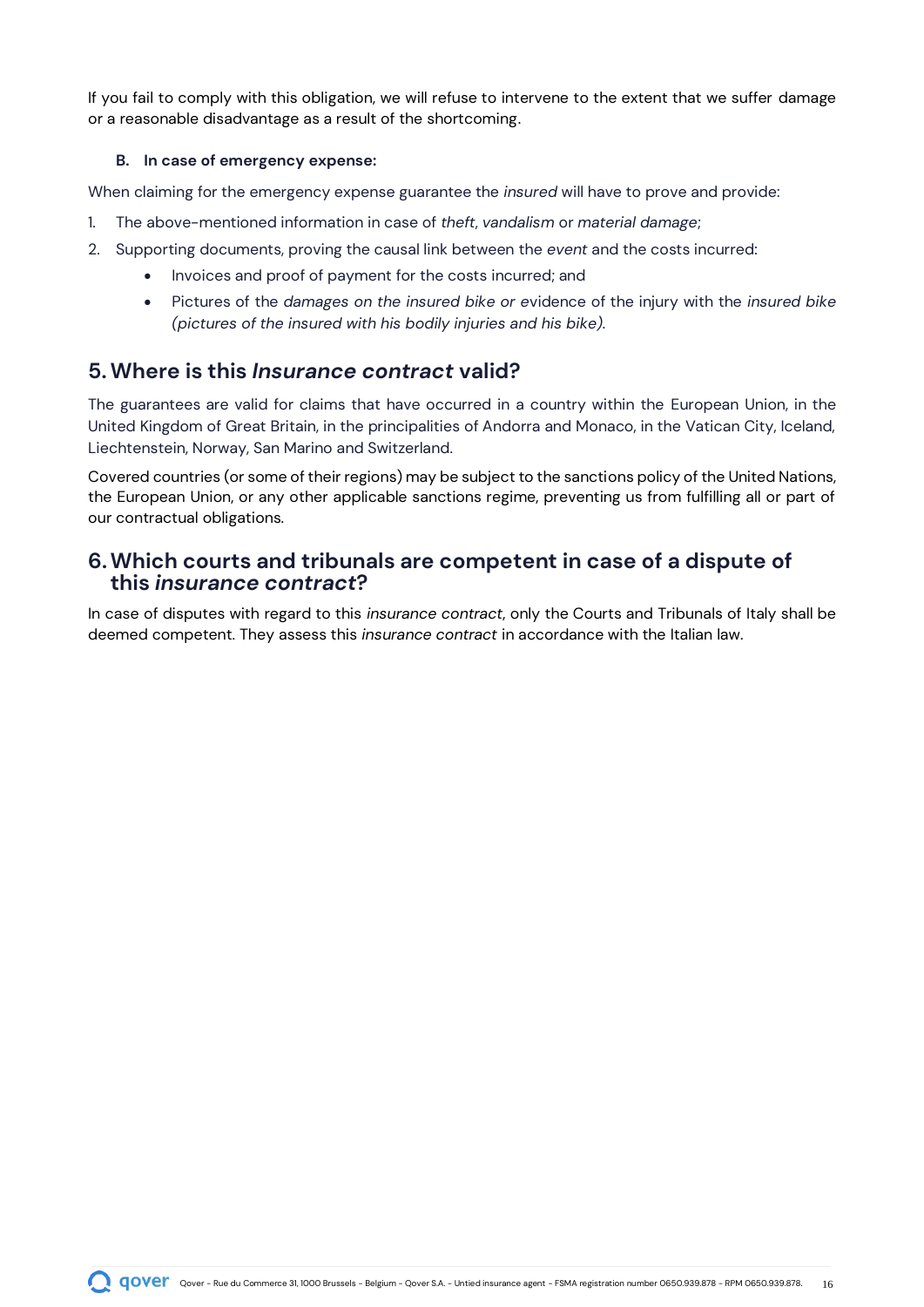# <span id="page-16-0"></span>**Glossary**

#### **ACCESSORIES**

Additional bike related elements that are firmly installed on the bike, however not originally delivered with or on the bike, but bought additionally at the *first sale* or afterwards.

#### **ACCIDENT/ACCIDENTALLY**

An accident is a sudden, involuntary, and unforeseen event which occurs with the *insured bike*, irrespective of whether the bike is in motion, and which immediately results in the *insured bike* no longer being suitable for traffic or riding it is dangerous according to traffic regulations.

#### **AGREED LOCK**

It is a lock that is either ABUS (security 10 or more), or (AXA Hiplok, Kryptonite, Linka (with chain), Master Lock, texlock, Trelock) VdS approved lock of class A+ or B+, or FUB (category 2 wheels or higher) approved, or approved by Sold Secure Silver (or Gold) or approved by ART category 2 (or higher), or Onguard locks and SRA Locks.

#### **COMPENSATION**

The amount of the costs that *we* will pay *you* under this *insurance contract* after the application of the contractual conditions included.

### **DAMAGE (INSTANCE)**

The occurrence of a sudden and *accidental*  covered event that damages *your* insured *bike*.

#### **ENGLISH EXCESS**

This is the amount for which *you* are accountable for if the damage does not exceed the amount of the *excess*. If the amount of the damage is higher than the *english* excess, *we will* pay the *damage* as from the 1st euro.

### **EXCESS**

This is the amount that will remain for your account in the event of a claim.

### **FIRST SALE**

The date on which the first owner of the *bike* purchased it.

#### **FIXED ORIGINAL ACCESSORIES**

Original accessories that are delivered with or on the *bike*, as supplied by the *reseller* or *manufacturer*. Fixed original accessories are always firmly installed on the *bike* and listed on the purchase invoice of the *first sale* of the *bike*. The agreed lock, locked to the *bike*, is also considered as a fixed original accessory if it is listed on the purchase invoice of the *reseller or manufacturer*.

#### **FIXED POINT**

A non-movable object, part of which consists of a fixed, immobile and rigid element made of stone, metal or wood, connected to a solid wall or to the ground. We consider a bike rack attached to a vehicle to be a fixed point.

### **INSURED VALUE**

Means the insured value of the insured *bike* specified in the *policy schedule*. This is the amount, subject to any applicable *excess* and depreciation, which we will compensate in the event of a loss, subject to the terms and conditions of this *policy*.

#### **MAIN EXPIRY DATE**

Date on which the current *insurance contract* ends but is tacitly renewed without notice for a period of one year. This date can be found in your *policy schedule*.

#### **MATERIAL DAMAGE**

Material damage caused to the insured *bike* as a result of an *acciden*t.

#### **PLACE OF RESIDENCE**

The place in Italy where *you* are registered in the civil status registers and where *you* usually stay with your family.

### **POLICY/INSURANCE CONTRACT**

The document in which the *policy schedule* is recorded, which together with the General terms and conditions constitute your *insurance contract*.

#### **POLICY SCHEDULE**

The document that the *policyholder* receives after the *insurance contract* has been concluded and which shows the *insurance contract*.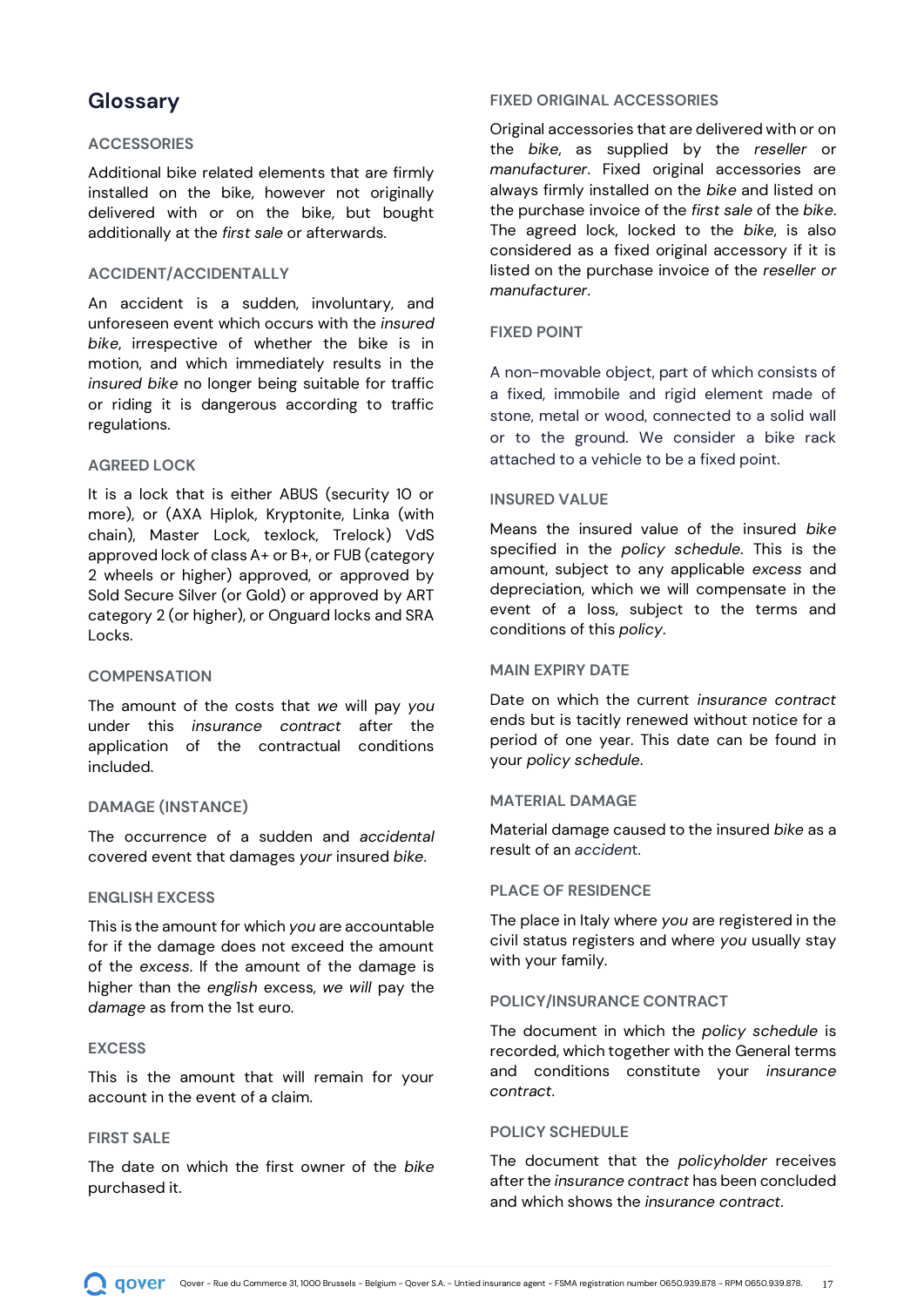#### **PREMIUM**

The amount that the *policyholder* has to pay in exchange for the cover included in the *insurance contract*.

#### **REPAIRER**

The repairer is understood to mean: any recognised trading company that is in charge for maintenance and repair of bikes.

#### **TERRORISM**

A clandestine organised action or threat of action with ideological, political, ethnic or religious intentions, carried out individually or by a group, involving violence against persons or the economic value of a material or intangible property is wholly or partially destroyed, either to impress the public, to create an environment of insecurity or to put pressure on public authorities or to hinder the movement or normal operation of a service or an undertaking.

#### **THEFT**

The disappearance of the *insured bike* or part thereof as a result of theft, not committed by or with the cooperation of the *insured* or one of his family members.

To benefit from the guarantees, *you* must first report the *theft* to the police. The details of reporting such and the case number must be communicated to the *insurer.*

#### **THE RESIDENCE DESIGNATED BY YOU**

The place where *you* are temporarily staying, elsewhere than the *place of residence*.

#### **VANDALISM**

The *damage* caused by *third parties* by a foolish and unreasonable act such as graffiti or intentional *damage*.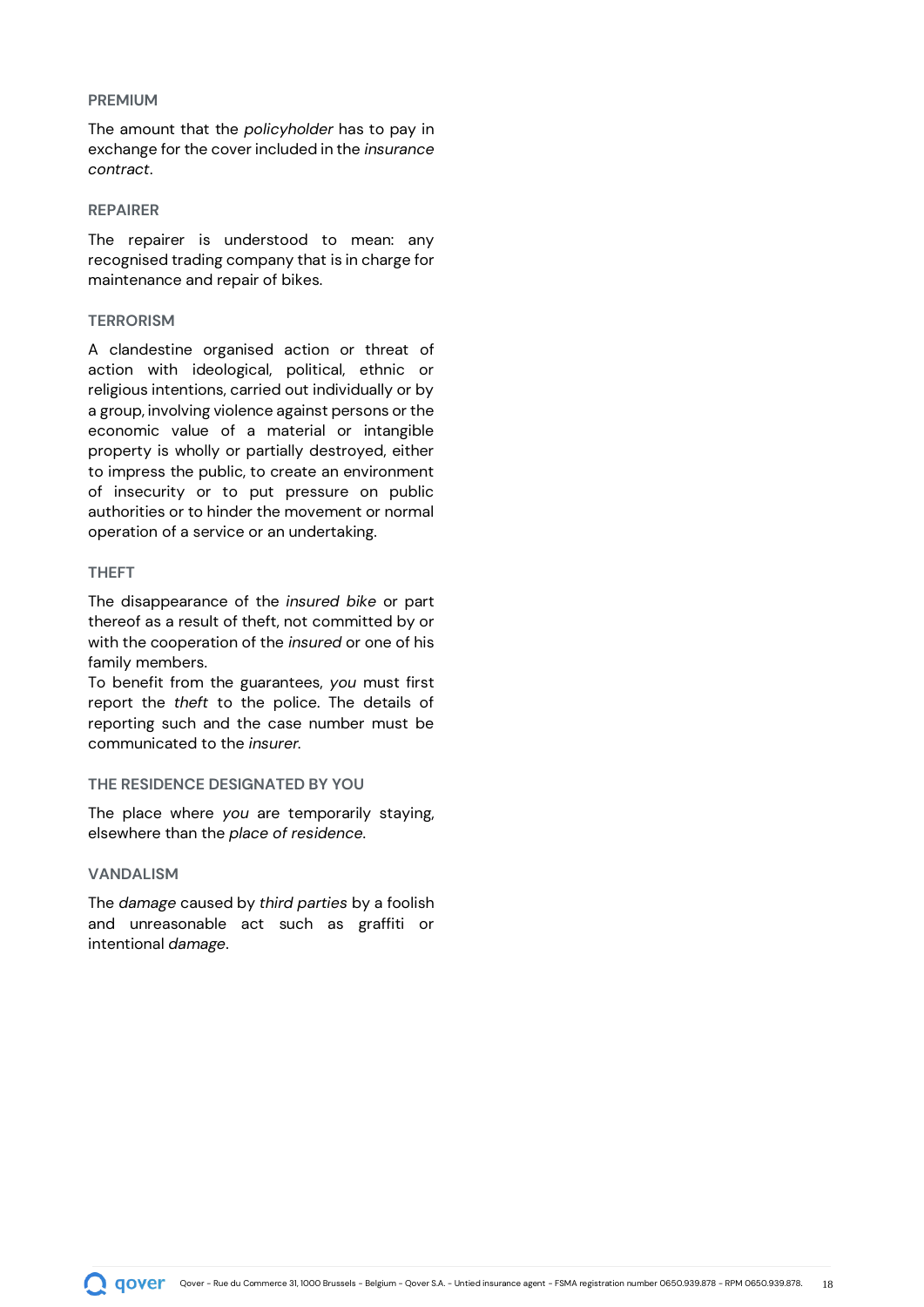### <span id="page-18-0"></span>**Information on the protection of privacy**

The information below sets out how we deal with your data as your insurer. For further information on how Qover handles your data, please refer to Qover's data privacy policy, which can be found at: *<https://www.qover.com/terms-policies/data>*.

In order to manage your contract, Qover and Wakam act as joint controllers, as defined in the GDPR.

### **Introduction**

In the context of the services and products that **Wakam** and its partners (together "we", "us", "our") provide You with, or the Insured Person with, You or the Insured Person, You are required to communicate your personal data ("personal data" or "data"); Sensitive personal data, such as health data. We may not be able to provide You or the Insured Person with specific products or services if You or the Insured Person do not provide us with certain data.

We are committed to comply with applicable data protection regulations, and in particular Regulation (EU) 2016/679 of the European Parliament and of the Council of 27 April 2016 on the protection of natural persons with regard to the processing of personal data and on the free movement of such data and repealing Directive 95/46/EC (General Data Protection Regulation).

### **Categories of personal data collected**

In the course of providing our products and services, we may collect and use personal data about you, such as:

- Information relating to your identity (surname, first names, postal address, telephone number, email address...)
- Policyholder information (insurance policy number, bank account number, payment card details, billing, payment history, etc.)
- Claim information (claim number, date and reason for loss, call history, loss details, policy reference number and supporting documents)
- Information about the insured bike (make, model, serial number, registration number, identification number, date of purchase, etc.).

As part of the processing of these data, we may collect data relating to offences, convictions and security measures at the time of your subscription to the insurance contract, during the execution of this contract or as part of the dispute management process. Some of our products may involve the processing of socalled "sensitive" personal data, such as health data. This data will be processed solely for the purpose of fulfilling our commitments to you and in strict compliance with the legal provisions applicable to such data. You can choose whether or not to provide us with this data. We may not be able to provide you with specific products or services if you do not provide us with certain data.

#### **Why we process your personal data**

Your personal data is used for the following purposes:

- The management of your contract and insurance policy, the execution of contract guarantees (including claims management) and the management of claims and disputes, such processing being necessary for the execution of your contract;
- Risk control and monitoring, which enables us to prevent fraudulent activities and ensure the recovery of sums due and is therefore necessary based on our legitimate interests;
- The elaboration of statistics and actuarial studies, which enables us to improve the offers and services offered and is therefore necessary based on our legitimate interests;
- Preventing insurance fraud and money laundering in order to comply with our legal obligations.

### Disclosure of your personal data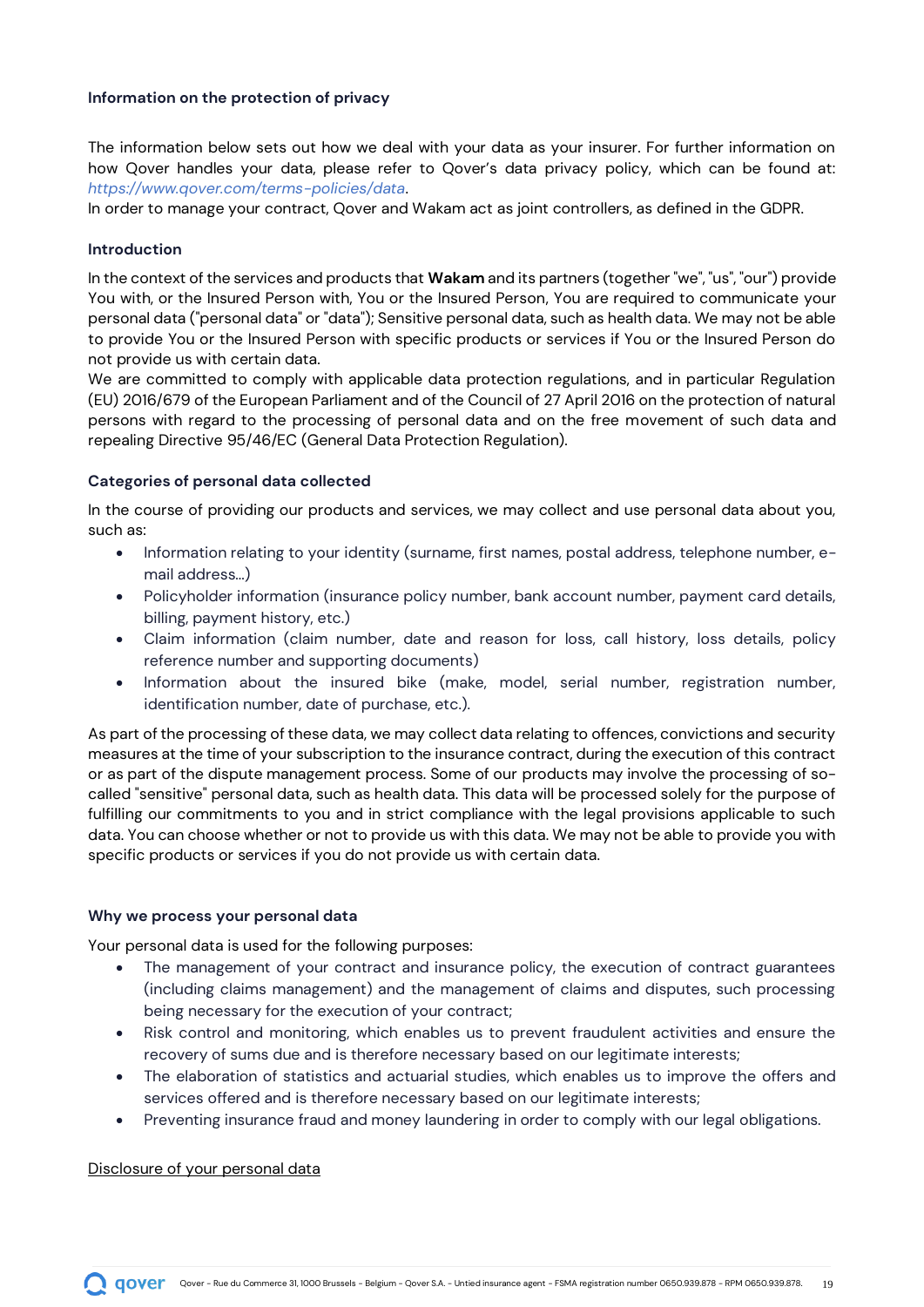Your personal data is used for the following purposes:

- The management of your contract and insurance policy, the execution of contract guarantees (including claims management) and the management of claims and disputes, such processing being necessary for the execution of your contract;
- Risk control and monitoring, which enables us to prevent fraudulent activities and ensure the recovery of sums due and is therefore necessary based on our legitimate interests;
- The elaboration of statistics and actuarial studies, which enables us to improve the offers and services offered and is therefore necessary based on our legitimate interests;
- Preventing insurance fraud and money laundering in order to comply with our legal obligations.

#### International transfers of your personal data

We may transfer your personal data outside the European Union, particularly to countries that are not considered to provide a sufficient level of protection according to the European Commission. In order to ensure an adequate level of security, such transfers will be governed by the Standard Contractual Clauses established by the European Commission, or by other appropriate safeguards in accordance with the data protection regulations in force.

#### **Personal data retention period**

Your personal data will be kept for the time strictly necessary for the provision of the service and the execution of the contract, and in accordance with our data retention policy. Your personal data may also be retained for any additional period required or permitted by applicable legal provisions, including the statute of limitations to which we are subject.

#### Your rights

In accordance with the Data Protection Legislation, you have the right to access, rectify, delete, limit, oppose, request data portability, not to be subject to an automated individual decision-making (including profiling), as well as the right to give instructions regarding the use of your personal data posthumously. Please note that the exercise of these rights is however not absolute and is subject to the limitations according by applicable law.

If you consider that the processing of your personal data constitutes a violation of the applicable data protection regulations, you also have the right to file a complaint with the data protection authority at the following address: The Italian Data Protection Authority, Piazza Venezia 11 - 00187 Roma – Italy or by email : protocollo@gpdp.it

#### **Contact us**

If *you* have any questions or queries regarding the use of your personal data, or to exercise your rights relating to such personal data, please contact our Data Protection Officer at the following address:

Wakam Délégué à la Protection des Données 120-122 rue Réaumur 75002 Paris, France Or by email to: *[dpo@wakam.com](mailto:dpo@wakam.com)*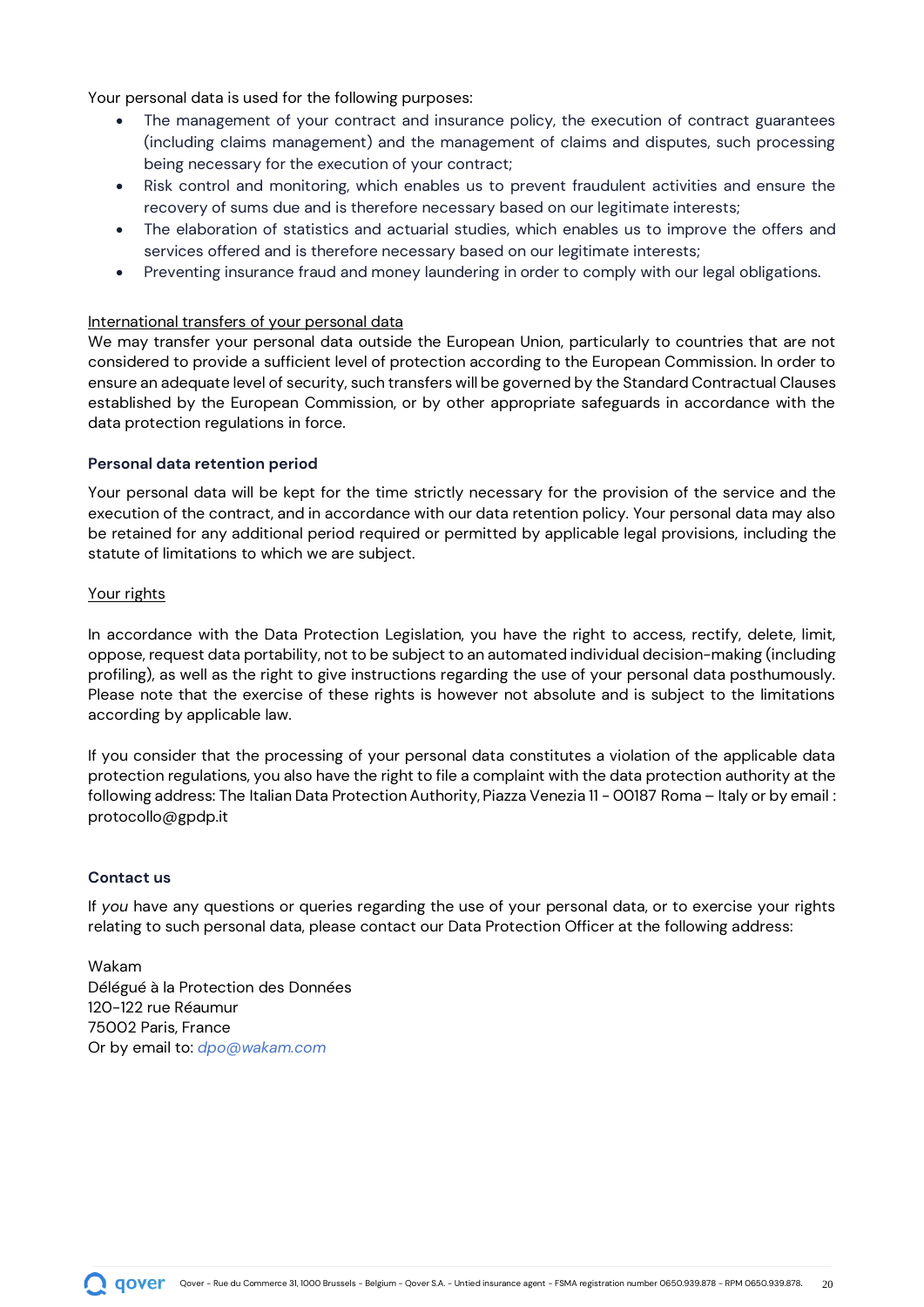#### <span id="page-20-0"></span>**Fraude - Article 642**

Any fraud or attempted fraud against the insurance company, when drawing up the claim report or answering the questionnaires, not only entails the termination of the *insurance contract* but is also subject to prosecution under Article 642 of the Criminal Code. In addition, the data may be included in the file of the economic partnership Datassur. In accordance with the law on the protection of privacy, he or she is informed and, if necessary, is given the opportunity to have the information relating to him or her corrected.

#### <span id="page-20-1"></span>**Translation**

We have written these terms and conditions to make them clear and understandable for all our customers. We provide our clients with a translation of our general terms and conditions in Italian and English. We have taken great care to ensure that this translation conforms to the official versions of the general terms and conditions. However, it is possible that some stipulations may remain open to interpretation and lead to ambiguity. In case of ambiguity, the official Italian version will be the only correct and main version.

#### **Insurance Supervisiory Authorities**

As part of this insurance contract, the Insurance intermediary and the Insurer are submitted at the authority of the [Istituto per la vigilanza sulle assicurazioni \(](https://www.ivass.it/)IVASS), via del Quirinale 21, 00187 Rome, Italy. Qover N.V., as a belgian insurance intermediary, is also submitted at the authority of the Financial Services and Markets Authority of Belgium located at Rue du Congrès 12-14, 1000 Brussels, Belgium. Wakam, as a french insurance company is also submitted at the authority of the Autorité de Contrôle Prudentiel et de Résolution (ACPR), 4 place de Budapest - CS92459 - 75436 Paris Cedex 09, France.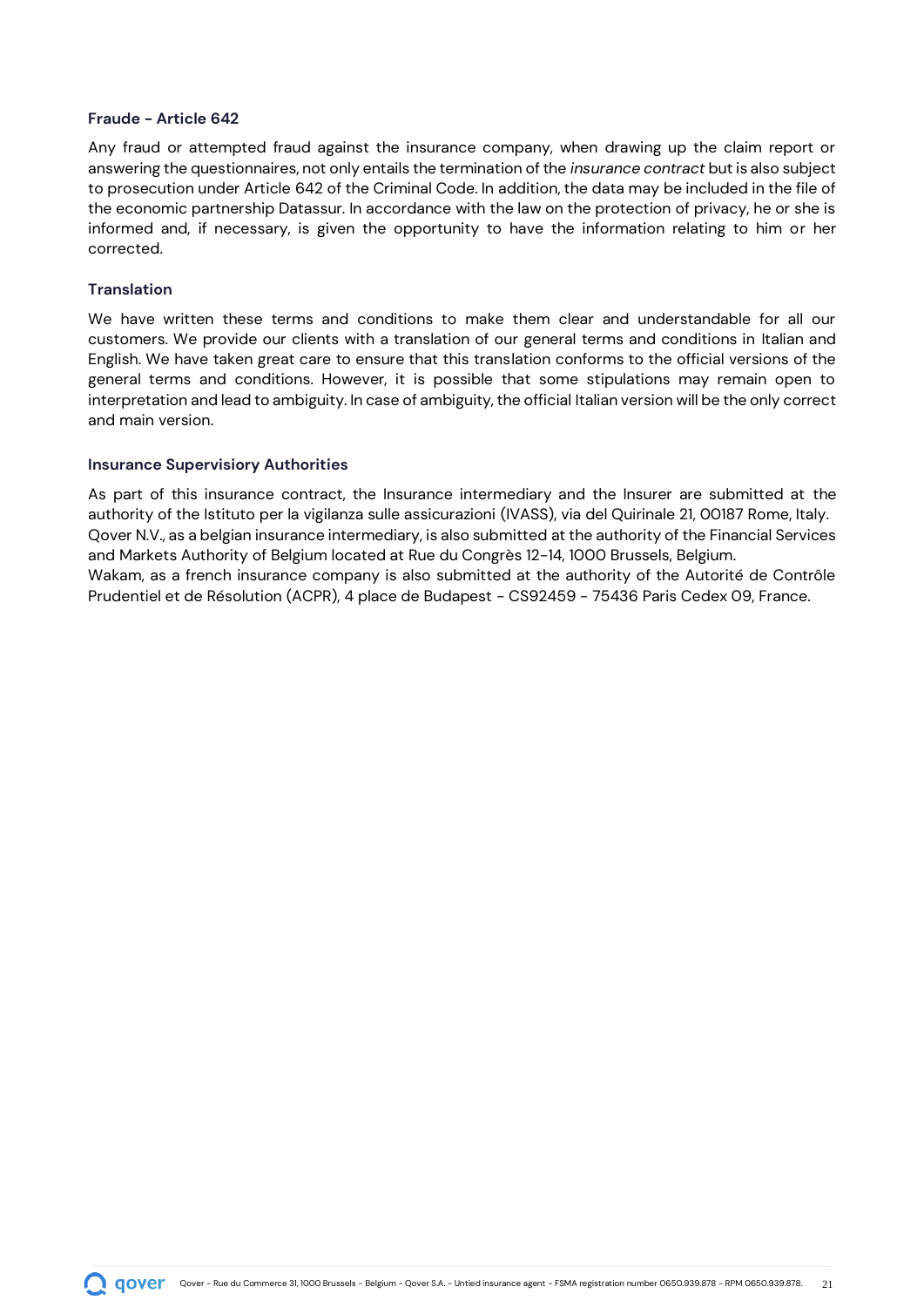#### **ANNEX 3 INFORMATION ON THE DISTRIBUTOR**

The distributor is obliged to deliver/transmit this document to the policyholder, before signing the first proposal or, if not provided for, the first insurance contract (except in the case of an IBIP contract distributed by intermediaries registered in section D of the RUI, in which case the discipline dictated by Consob applies), to make it available to the public at its premises, also by means of technological equipment, or to publish it on a website where it is used for the promotion and placement of insurance products, giving notice of the publication at its premises. When renewing or taking out a new contract, the distributor shall deliver or forward the information set out in Annex 3 only in the event of subsequent significant changes to the same.

### **Section I - General information on the intermediary coming into contact with the policyholder**

**The identification and registration details of the intermediary can be checked by consulting the list attached to the RUI (Register of Insurance and Reinsurance Intermediaries) on the IVASS website (***[WWW.IVASS.IT](http://www.ivass.it/)***).**

QOVER SA is an insurance distributor registered in Belgium with registered office at Rue du Commerce 31, 1000 Brussels, Belgium. QOVER SA is supervised by the FINANCIAL SERVICES AND MARKETS AUTHORITY (FSMA) and its registration at no. 115284A can be checked on the FSMA website at *[www.fsma.be](http://www.fsma.be/)*. QOVER operates in Italy under the freedom to provide services since 2 December 2016 and is registered in the list attached to the RUI at no. UE00010044.

You can reach Qover by phone between 9:00 a.m. and 5:00 p.m. from Monday to Friday on +39 800 693 271 or you can email us at *[contact@qover.com](mailto:contact@qoverme.com)*. You can find those information on https://bike.qover.com/en-it.

### **Section II - Information on the activity carried out by the insurance and reinsurance intermediary:**

The list of the insurance companies with which the intermediary has business relations, including based on horizontal collaboration or letters of appointment, and the list of the conduct obligations with which they comply, indicated in Annex 4-ter of IVASS Regulation No. 40/2018, have been made and published on the intermediary's website.

In the case of an off premises offer or if the pre-contractual phase is carried out by means of distance communication techniques, the policyholder may request the intermediary to deliver or transmit the list bearing the name of the insurance company or companies with which the intermediary has business relations.

### **Section III - Information on potential conflict of interest**

QOVER SA does not hold direct or indirect interests equal to or greater than 10% of the share capital or voting rights of an insurance company.

#### **Section IV - Information on policyholder's protection instruments**

The policyholder can submit a written complaint to the intermediary by:

Mail to: Rue du commerce 31 - 1000 Brussels (Belgium) Email to: *[complaints@qover.com](mailto:complaints@qover.com)*

Should the policyholder be not satisfied with the outcome of the complaint or in case of lack of response within the legal terms he/she may apply to IVASS, Via del Quirinale, 21 - 00187 Rome Fax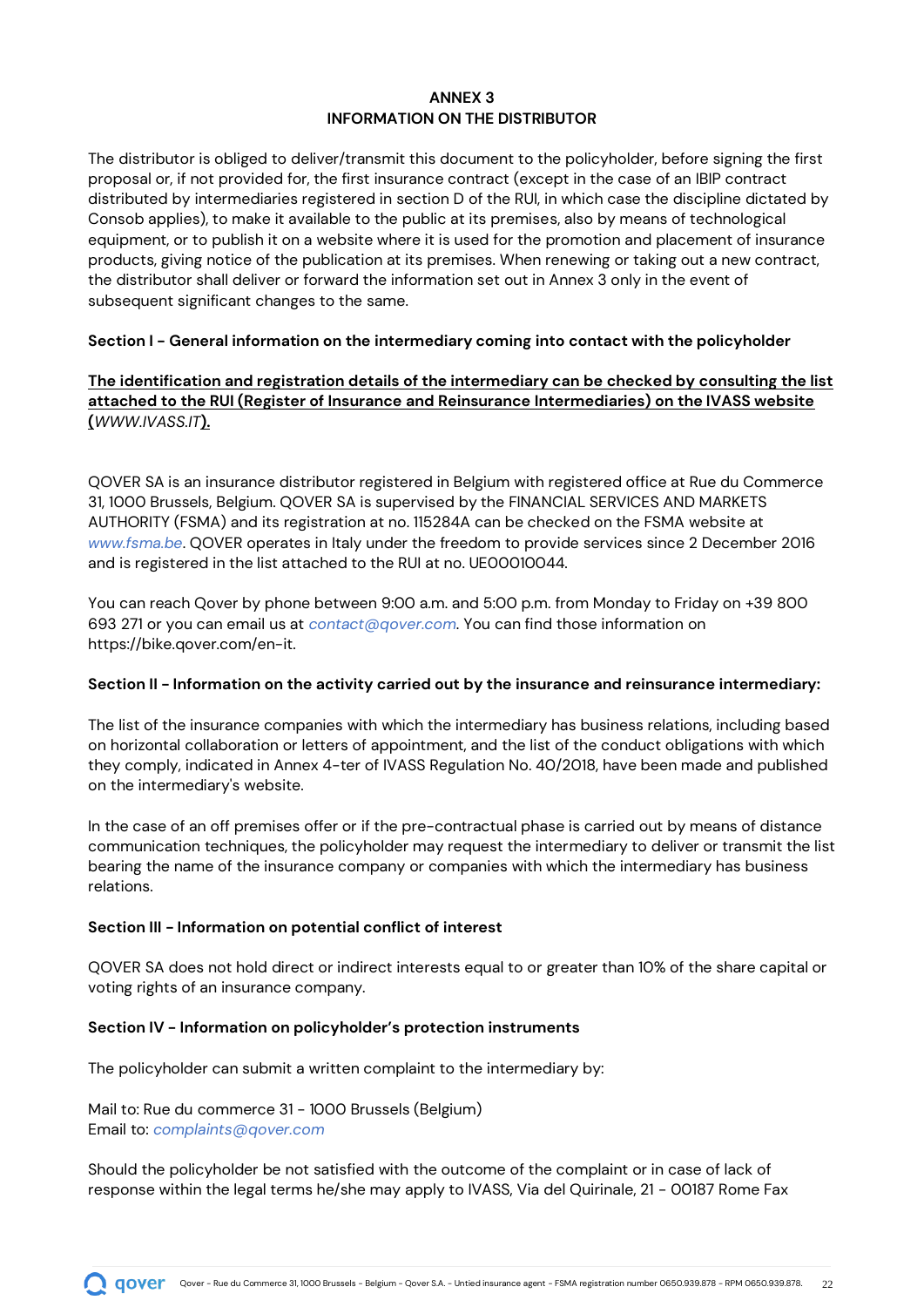06.42133.206 - PEC: *[tutela.consumatore@pec.ivass.it](mailto:tutela.consumatore@pec.ivass.it)*, by sending a copy of the complaint already forwarded to the intermediary and the relevant reply. The form to submit a complaint to IVASS is available on the website www.ivass.it, under the section "For Consumers - COMPLAINTS - Guide".

Without prejudice to the possibility of having recourse to the Judicial Authority it is possible, and in some cases necessary, to seek an amicable agreement through alternative dispute resolution systems, such as:

- Mediation (L. 9/8/2013, N. 98) can be initiated by submitting an application to a Mediation Body among those in the list of the Ministry of Justice, which can be consulted on the website *[www.giustizia.it](http://www.giustizia.it/)*;
- Assisted Negotiation (L. 10/11/2014, N. 162) can be initiated through a request from your lawyer to the Intermediary.

### **ANNEX 4**

### **ABOUT THE DISTRIBUTION OF THE NON-IBIP INSURANCE PRODUCT**

The distributor is obliged to deliver or transmit to the policyholder, prior to the signing of each proposal

or, if not provided for, of each insurance contract, this document, which contains information on the

model and distribution activity, the advice provided and the remuneration received.

### **QOVER SA IS AN INSURANCE INTERMEDIARY REIGISTERED UNDER NO. UE00010044 OF THE LIST ATTACHED TO THE RUI (REGISTER OF INSURANCE INTERMEDIARIES).**

### **Section I – About the distribution model**

QOVER SA acts on behalf of Wakam.

### **Section II: Information on distribution and advising activities**

QOVER SA does not provide the policyholder with a personalized recommendation in accordance with Article 119-ter, paragraph 3, of the Insurance Code.

QOVER SA distributes contracts in the absence of contractual obligations which require to offer only the contracts of one or more insurance undertakings.

### **Section III - Remuneration information**

QOVER SA receives a fee for its work in the form of a commission included in the insurance premium.

### **Section IV – Information on the payment of premiums**

Premiums paid by the policyholder to QOVER SA and sums intended for compensation or payments due by undertakings, if regulated through QOVER SA, are autonomous assets separate from the QOVER's assets.

The premium can be paid through transfer orders, including electronic means of payment, including in online form, which have as a beneficiary the company referred to in point 1 above.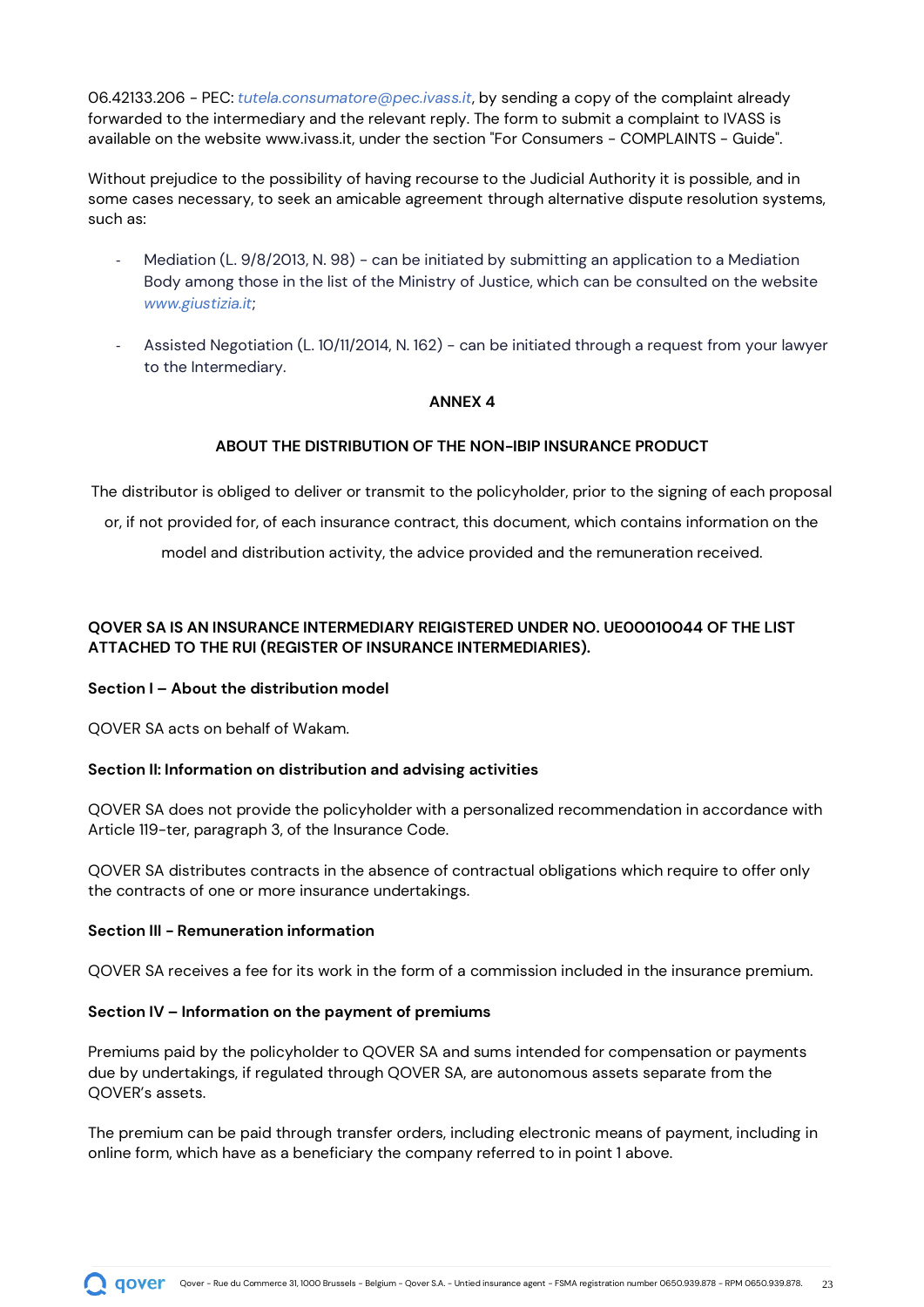